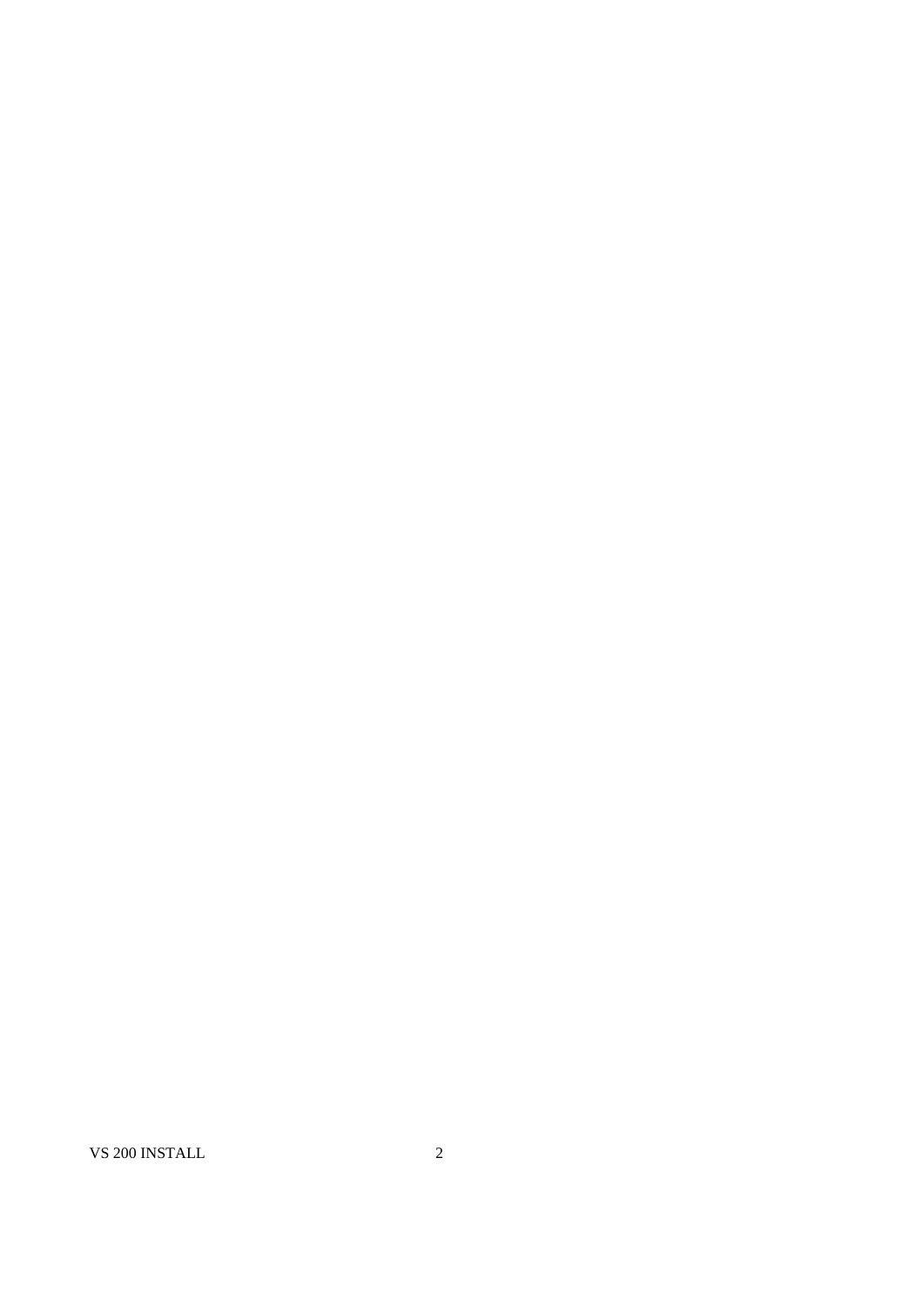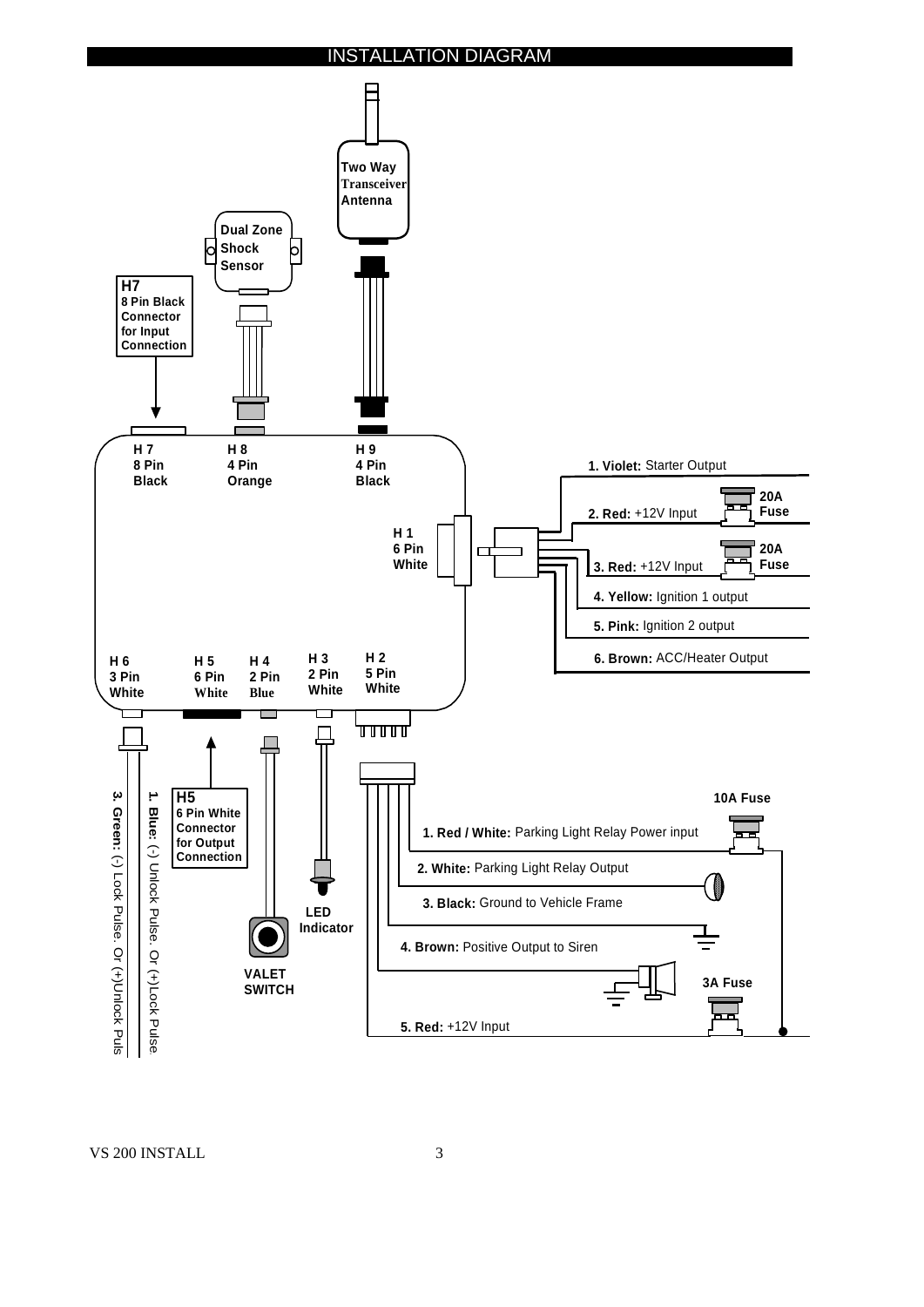# **#H5 6 PIN WHITE CONNECTOR FOR OUTPUT CONNECTION**



#### **#H7. 8 PIN BLACK CONNECTOR FOR INPUT CONNECTION:**



**IMPORTANT NOTE:** Directly connect the H7/6 BLACK/WHITE wire to the "GROUND" when this wire is not used.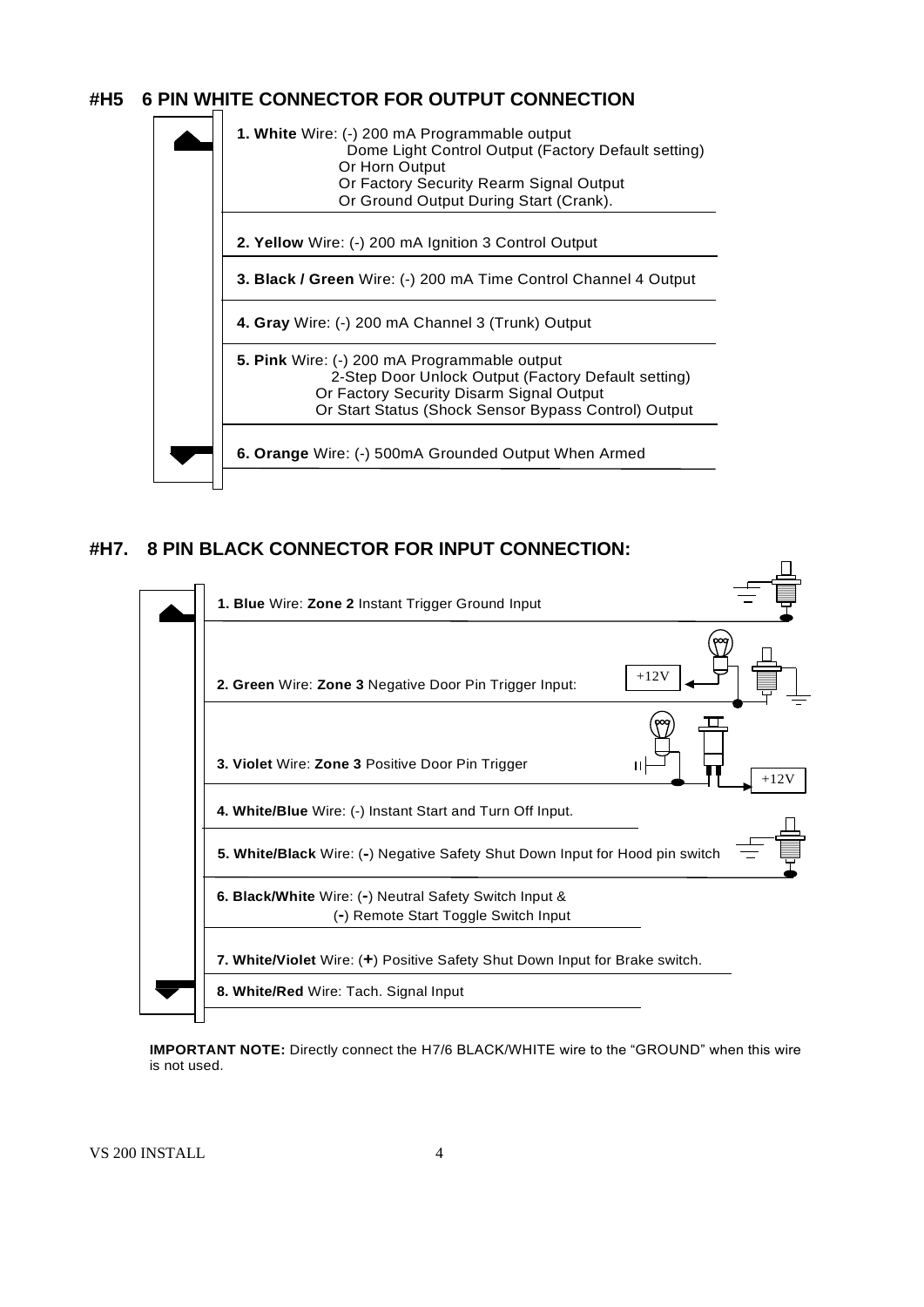# **INSTALLER WARNINGS**

This Remote Starter with Alarm System is designed to be installed on fuel injected vehicles ONLY.

- For automatic transmission vehicle, this system must be installed and wired through a safety switch it will not start in any forward or reverse gear.
- Some automatic transmission vehicle [mainly older GM vehicles with a purple starter wire] have a mechanical-type park safety switch instead of electrical safety switch. The mechanical type does not interrupt the starter circuit when the transmission is any gear and does not offer the 100% level of safety required for remote starting purposes. Therefore, our system should never be installed on any vehicle that uses a mechanical type park safety switch.
- **For automatic transmission vehicle, once you install this system, you must verify that the vehicle** will not start any forward or reverse gear. Regardless of the type of vehicle.
- Read operation manual for operating and programming routine.
- Do not install any component near the brake, gas pedal or steering linkage.
- Some vehicles have a factory installed transponder immobilizer system that can severely complicate the installation. There is possibility that this system can not be installed on some immobilizer equipped vehicles.
- Most vehicles have an SRS air bag system. Use extreme care and do not probe any wires of the SRS system.
- Disconnect the car battery before connecting work on the vehicle.
- Check behind panels before drilling any holes. Ensure that no wiring harness or other components are located behind the panels that would otherwise be damaged.
- Use conventional crimp lock, bullet on any wiring. Poor wiring, i.e. taped joints will possibly introduce unreliability into the alarm system and may result in false alarms or incorrect operation.
- Install wiring neatly under carpets or behind trim to prevent possible damage to wires.
- For the wire operates the current more than 10A. We suggest soldering all connection point. Do not use crimp lock type connectors or wire nuts.

#### WIRING

Keep wiring away from moving engine parts, exhaust pipes and high-tension cable. Tape wires that pass through holes on the firewall to prevent fraying. Watch for sharp edges that may damage wires and causes short circuit.

CAUTION: Do not connect the wire harness to the control module until all wiring to vehicle is complete.

# **H1: 6 PIN HEAVY GAUGE WIRING CONNECTION:**

Remember that the system does to start a vehicle is duplicate the functions of the ignition key switch! Below, we will explain the three basic functions of the ignition switch. Since this installation will require analysis of the ignition switch functions, we recommend making the three connections below at the ignition switch harness directly.

H1/1. Violet Wire – Starter Output

Careful consideration for the connection of this wire must be made to prevent the vehicle from starting while in gear. Understanding the difference between a mechanical and an electrical Neutral Start Switch will allow you to properly identify the circuit and select the correct installation method. In addition you will realize why the connection of the safety wire is required for all mechanical switch configurations.

Failure to make this connection properly can result in personal injury and property damage.

In all installations it is the responsibility of the installing technician to test the remote start unit and assure that the vehicle can not start via RF control in any gear selection other than park or neutral. In both mechanical and electrical neutral start switch configurations, the connection of the VIOLET wire will be made to the low current start solenoid wire of the ignition switch harness. This wire have +12 volts when the ignition switch is turned to the "START" (CRANK) position only. This wire have 0 volts in all other ignition switch positions.

NOTE: This wire must be connected to the vehicle side of the starter cut relay (when used). For the electrical neutral switch configuration, this connection must be made between the starter inhibit relay (when used) and the neutral safety switch as shown in the following diagram.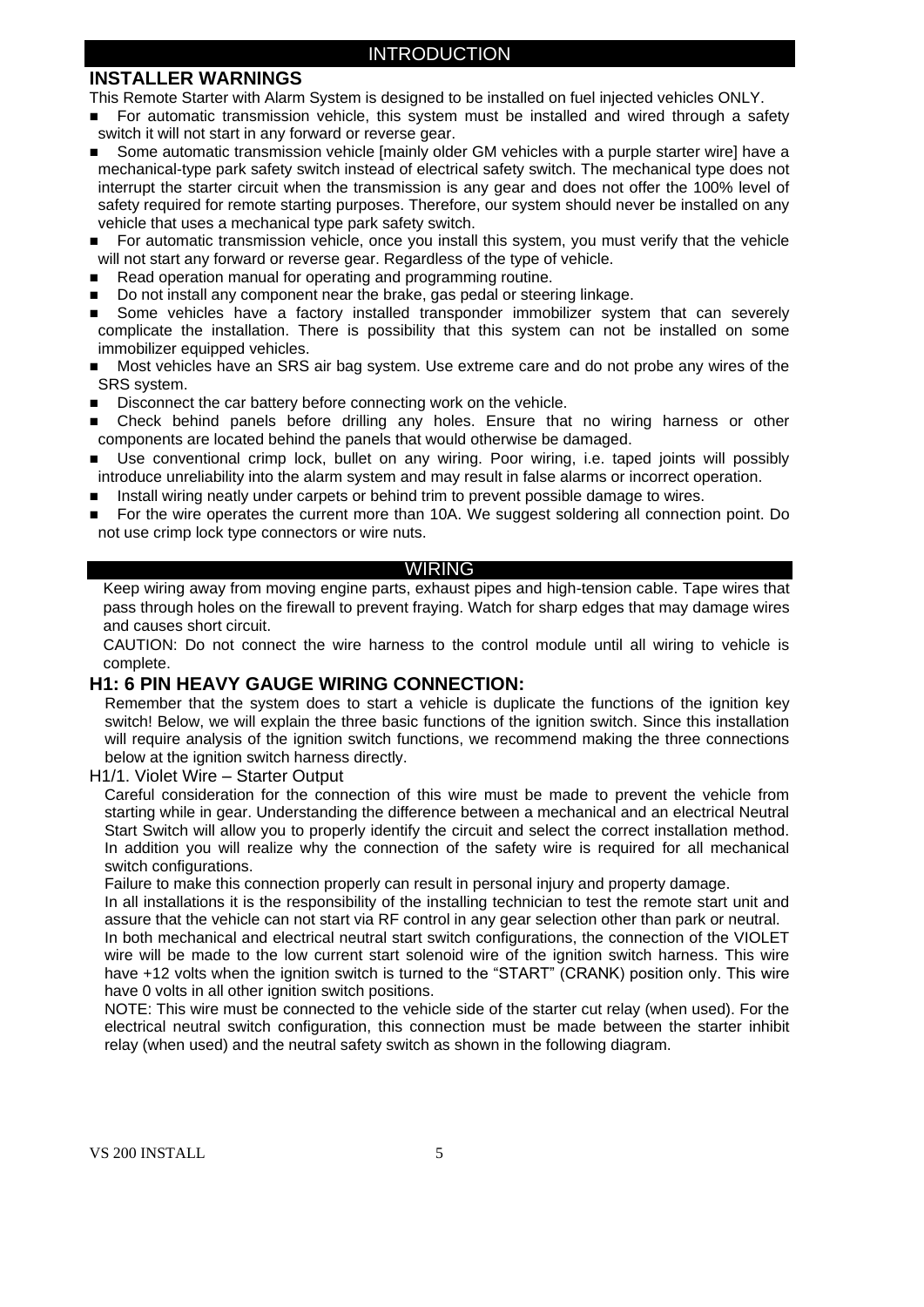Failure to connect this wire to the ignition switch side of the neutral safety switch can result in personal injury and property damage. SEE NEUTRAL START SAFETY TEST FOR FURTHER DETAILS.



H1/2 & H1/3. Red Wire (2) – +12V Power Input

Remove the two 20A fuses prior to connecting these wires and do not replace them until the satellite has been plugged into the control module. These wires are the source of current for all the circuits the relay satellite will energize. They must be connected to a high current source. Since the factory supplies (+) 12V to the key switch that is used to operate the motor, it is recommended that these wires be connected there.

Note: If the factory supplies two separate (+) 12V feeds to the ignition switch, connect one RED wire of the satellite to each feed at the switch.

H1/4. Yellow Wire – Ignition 1 Output

Connect the YELLOW wire to the ignition 1 wire from the ignition switch. The ignition wire should receive "12 volts" when the ignition key is in the "ON" or "RUN" and "START" or "CRANK" position. When the ignition is turned "OFF", the ignition wire should receive "0" voltage.. **The Yellow wire must be connected.**

#### H1/5. Pink Wire – Ignition 2 Output

Some vehicles have [2] ignition wires that must be power. Connect the PINK wire to the ignition 2 wire from the ignition switch. The ignition wire should receive "12 volts" when the ignition key is in the "ON" or "RUN" and "START" or "CRANK" position. When the ignition is turned "OFF", the ignition wire should receive "0" voltage. If the PINK wire is not used, cap the end of the wire.

H1/6. Brown Wire –Accessory Output (Heater /ACC Output)

Connect the BROWN wire to the accessory wire in the vehicle that powers the climate control system.

An accessory wire will show + 12 volts when the ignition switch is turned to the "ACCESSORY" or "ON" and "RUN" positions, and will show 0 Volts when the key is turned to the "OFF" and "START" or "CRANK" position. There will often be more than one accessory wire in the ignition harness. The correct accessory wire will power the vehicle's climate control system. Some vehicle may have separate wires for the blower motor and the air conditioning compressor. In such cases, it will be necessary to add a relay to power the second accessory wire.

#### **H2: 5 PIN WIRE HARNESS:**

H2/1. Red / White Wire – Parking Light Relay Input --

The RED/WHITE wire is the input to the flashing parking light relay. The connection of the RED/WHITE wire will determine the output polarity of the flashing parking light relay.

If the vehicle you are working on has +12volt switched parking lights, you don't need connect this wire. This wire already connected to +12volt.

If the vehicle's parking lights are ground switched, cut the RED/WHITE wire, connect the RED/WHITE wire to chassis ground.

H2/2. White Wire –Parking Light Relay Output (+12 V 10A Output) --

Connect the WHITE wire to the parking light wire coming from the headlight switch. Do not connect the WHITE wire to the dashboard lighting dimmer switch. (Damage to the dimmer will result). The limitation of the WHITE wire is 10 AMP max. Do not exceed this limit or damage to the alarm and parking relay will result.

H2/3. Black Wire – System Ground –

This is main ground connection of the alarm module. Make this connection to a solid section of the vehicle frame. Do not connect this wire to any existing ground wires supplied by the factory wire loom, make the connection to the vehicle's frame directly.

H2/4. Brown Wire – Siren Drive Programmable Output – (See Alarm Feature **III - 1** Programming)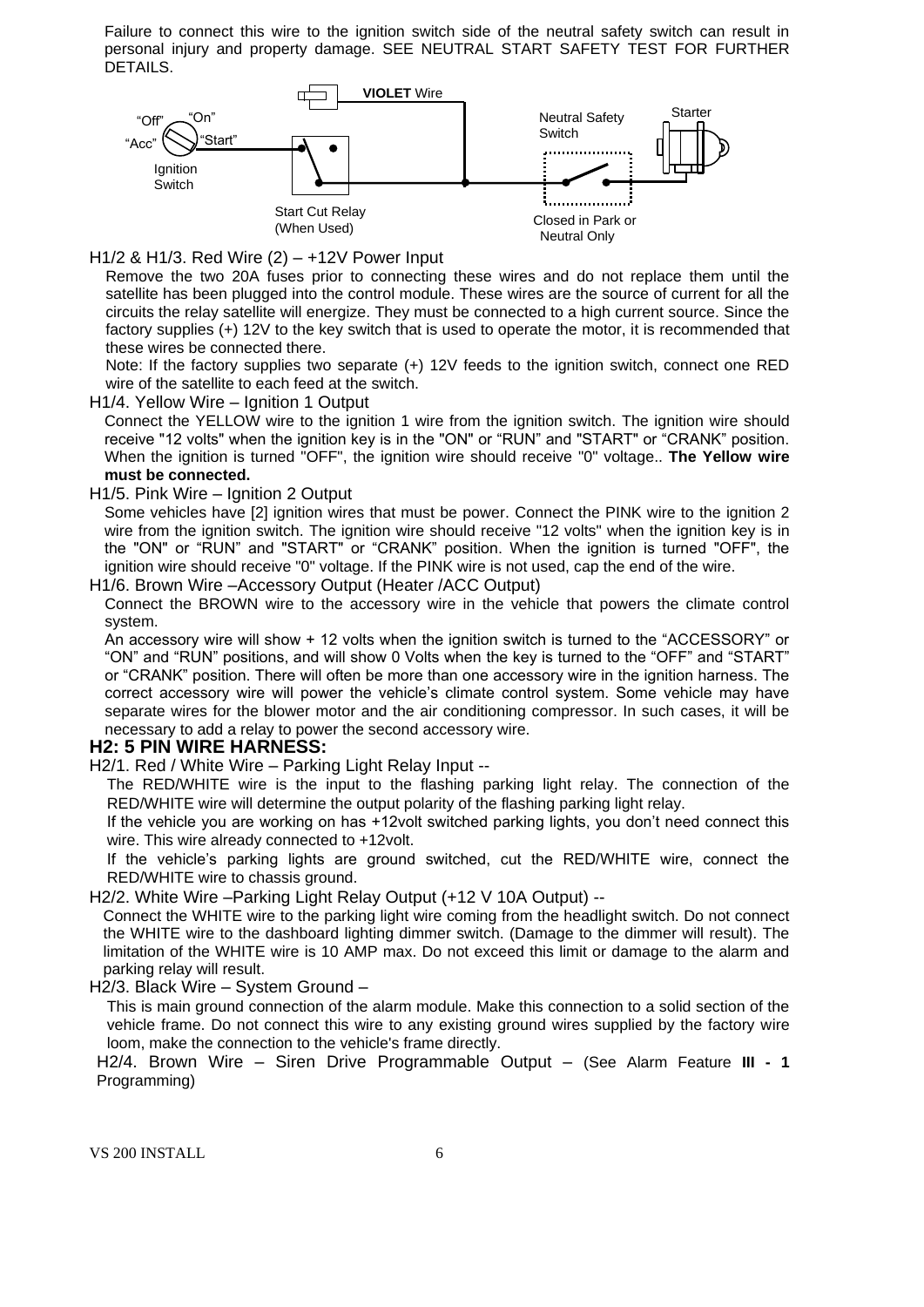This is the positive (+) output connection for the siren. Current capacity is 2 amps. Make connection to the (+) red wire from the siren. Make the (-) black wire coming from the siren to a good chassis ground.

H2/5. Red Wire –System Power (+12V Constant) --

#### The RED wire supplies power to the system. Connect this wire to a constant +12 volt source. **H3. 2 PIN WHITE CONNECTOR FOR THE LED STATUS INDICATOR:**

The led indicator status should be mounted in a highly visible area such as top of the dashboard, on top of the shifter console or on dashboard face. Leave at least 6mm space behind the mounting location for LED housing. Once a suitable location is chosen, drill a 6mm hole. Run the LED wires through the hole then press the 2 pin LED housing into the place. Route the LED wires to the control module.

# **H4. 2 PIN BLUE CONNECTOR FOR THE VALET SWITCH:**

Select a mounting location for the switch that is easily accessible to the driver of the vehicle. The switch does not have to be concealed, however, concealing the switch is always recommended, as this provides an even higher level of security to the vehicle. Mount the valet switch in a hidden but accessible location. Route the valet switch wires to the control module.

# **H5: 6-PIN MINI WHITE CONNECTOR WIRE HARNESS:**

H5/1. White Wire –(-) 200ma Programmable Output.

Dome Light Control Output (Factory Default Setting)—

This wire becomes grounded when the dome light controls circuit active. The current capacity of this wire is 200mA. This wire can control the operation of the interior lights. An optional 10 Amps relay can be used to this system for interior lights operation.

a). Upon disarming, the interior lights will remain on for 30 seconds.

b). If the vehicle is violated, the interior light will flash for the same duration as the siren.

#### Horn Output– See Alarm Feature **III - 2** Programming)

This wire is provided to use the existing vehicle's horn as the alarm system's optional's warning audible device. It's a transistorized low current output, and should only be connected to the low current ground output from the vehicle's horn switch. When the system is triggered, the horn will sound.

Factory Security Rearm Signal Output– (See Alarm Feature **III - 2** Programming)

This wire is designed to rearm a factory installed security system. This wire will supply a pulse whenever the remote start times out or is shut dowm using the transmitter and remote door locking..

Ground Output During Start (Crank) – (See Alarm Feature **III - 2** Programming)

This wire will provide a 200 mA ground output while the starter output of the remote start unit is active. This output can be used to activate the Crank Low/Bulb Test wire found in some GM vehicles. This wire is also referred to as the ECM wake up wire in some vehicles.

#### H5/2. Yellow Wire  $-$  (-) 200ma Ignition 3 Output  $-$

This wire provides a 200mA (-) ground output that becomes active 4 seconds before the remote start unit initialize, and remains grounded while running.

#### **Ignition 3 output:**

Some newer vehicles use a third ignition wire which is required to start and keep the vehicle's engine running. If this is the case, wire an IGN 3 **Yellow Wire** relay (not supplied) as shown below: Do not connect any vehicle circuits together, they are isolated for a resaon.



#### **Transponder interfacing using relay:**

 If the vehicle has transponder system installed, you will need to by-pass the system while the vehicle is

operating under the control of the Remote Start Unit. To do this:

- 1. You will need a transponder key that's already programmed to the vehicle.
- 2. Remove the trim around the ignition switch.
- 3. Wrap a thin (28 30awg) wire tightly around ignition switch 6 to 8 times and secure it.
- 4. About 6"down line make another loop of approximately 2"diameter.
- 5. Place the key inside this loop and secure it to the loop.
- 6. Connect on end of the (28 30awg) wire to pin (87) of the relay module.
- 7. Connect the other end of the loop wire to Pin (30) of relay module.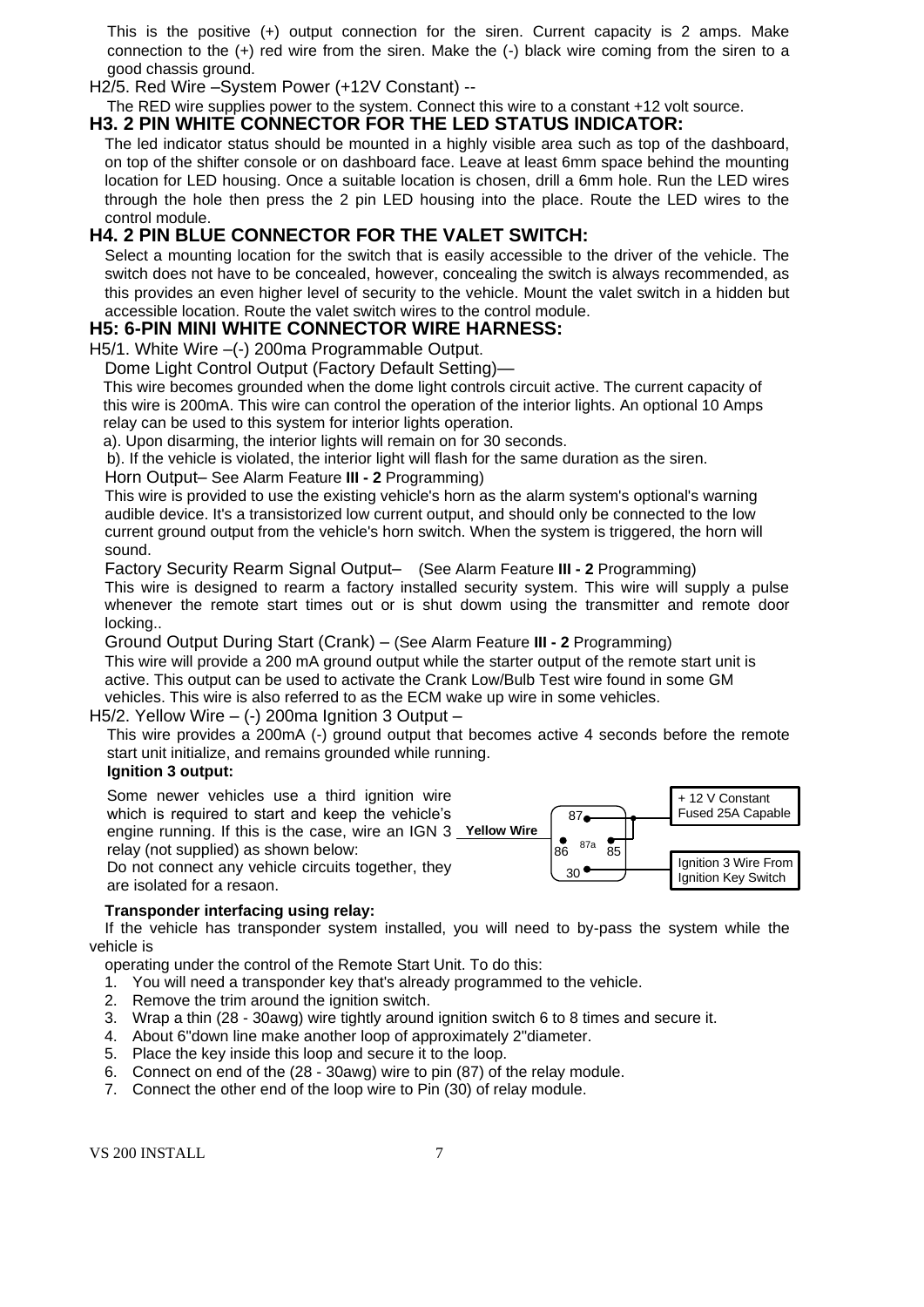- 8. Connect the pin (86) of the relay module to the ignition wire from the ignition switch.
- 9. connect the pin (85) of the relay module to the **H5/2 Yellow** wire of 5-pin mini white connector.



#### **GM VATS KEY OVERRIDE:**

If the vehicle has the General Motor VATS system installed, you will need to by-pass the system while the vehicle is operating under the control of the Remote Start Unit. To do this:

- 1. Measure the resistance of the resistor pellet on the ignition key then select a resistor within 5% of the key's value.
- 2. Locate the pair of VATS wires in the vehicle, usually a pair of thin gauge wires running from the ignition switch to the VATS control module.
- 3. Connect the YELLOW wire from Remote Start Unit to TERMINAL #85 of an external relay. Connect terminal #86 of the relay to a fused +12 volt.
- 4. Cut (#1) wire (as shown), and connect the ignition switch side of the cut wire to terminal #87a of the relay. Connect the other side of the (#1) wire to terminal #30.
- 5. Connect the previously selseced resistor from terminal #87 to the second(#2) wire (as shown).



H5/3 Black / Green Wire – (-) 200mA Timer Control Channel 4 Output –

This wire is built-in user-programmable timer output provides a ground through this wire. Press the transmitter **a** and  $\mathcal{F}$  buttons at the same time. You may program the built-in timer to send a ground signal for any time interval between 1 second and 2 minutes. For instance, this timer output may be used to turn on the headlight with the remote control. Also on certain BMW, Mercedes Benz, Jaguar and Volkswagen cars, you can use this unique timed output to allow remote closure of all power window and sunroof without the need for an external module! (See Alarm Feature **III – 4** Programming) (Factory default setting on momentary grounded)

#### H5/4 . Gray Wire – Channel 3 (Trunk Release) Output

This will become a 1 second pulse ground by activate channel 3 on transmitter for two seconds, the current capacity of this wire is 200 mA. This feature allows you to remote control trunk release or other electric device.

H5/5. Pink Wire –(-) 200ma Programmable Output (See Alarm Feature **III - 3** Programming) 2 Steps Unlock Output – (Factory Default Setting) –

The 2 steps unlock feature will work for the most fully electronic door lock circuit. The vehicle must have an electronic door lock switch (not the lock knob or key switch), which locks and unlocks all of vehicle's doors. When wired for this feature, press the disarm (or unlock) button one time will disarm the alarm and unlock the driver's door only. If, press disarm (or unlock) button two times within 3 seconds, the alarm will disarm and all doors will unlock.

Factory Security Disarm Signal Output–

This wire is designed to disarm a factory installed security system. This wire sends a negative (-) 1 seconds pulse upon a remote start and remote door unlocking. Some factory systems must be disarmed to allow remote starting. In most cases, this wire may be connected directly to the factory alarm disarm wire. The correct wire will show nagative ground when the key is used to unlock the doors or trunk. This wire is usually found in the kick panel area in the wiring harness coming into the car body from the door.

Start Status (Shock Sensor Bypass Control) Output –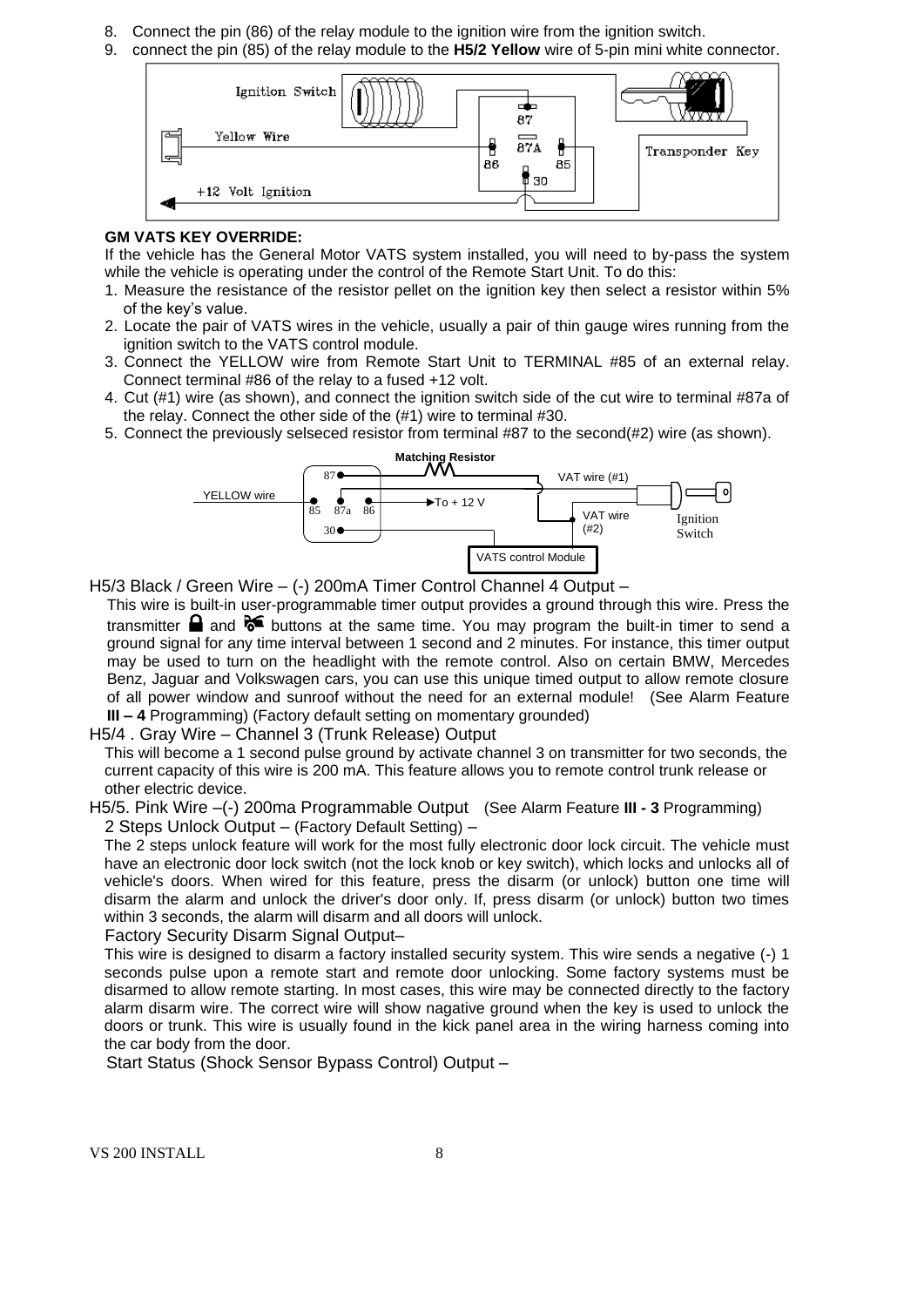This wire is designed to by-pass shock sensor module. This wire will supply an output at all times the remote start is operating plus an additional 3 seconds after the remote start unit turn off. H5/6 Orange Wire -(-) 500ma Grounded Output When Armed --

This wire will become grounded when the alarm is armed. The current capacity of this wire is 200mA. This output can control starter disable, when an intrusion is detected and the system is triggered. The vehicles prevent from any unauthorized starting.



#### **H7: 7 PIN MINI BLACK CONNECTOR :**

H7/1. Blue Wire – Ground Instant Trigger Input --

This wire is the ground trigger input wire for hood/trunk pin switches.

H7/2. Green Wire – Negative Door Switch Sensing Input --

This wire is the ground trigger input wire for negative door pin switch. This wire is connection for "grounding" type factory door pins locate the "common wire" that connects the door pin switches. Make the connection of the GREEN Wire here.

H7/3. Violet Wire – Positive Door Switch Sensing Input --

This wire is the positive trigger input wire for positive door pin switch. This wire is connection for "positive" type factory door pins(typical FORD MOTOR). Locate the "common wire" for all door pins and make the connection of the VIOLET Wire here.

H7/4 White / Blue Wire – (-) Instant Start / Stop Input – (See Alarm Feature **III - 5** Programming) This wires activates and turns off the remote starter each time it sees a momentary ground signal. Normally only used for testing during installation or when activating the module from an after-market system.

H7/5. White/Black Wire – Negative Safety Shut Down Input –

The WHITE/BLACKE wire provides an instant shutdown for the remote start, whenever it is grounded. Connect the wire to the hood pin switch previously installed. This wire must be routed though a grommet in the firewall and connected to the hood pin switch. If the pin switch is to be used with an alarm system, connect this wire with diode.

**Important!** This connection is a safety wire and must be connected as shown and tested as specifiled. Failure to do so may result in personal injury or property damage. See detail of wiring in the following diagram. This wire may also be used if the vehicle brake light circuit switches ground to the brake lights. An isolation diode must be used for ground switched brake light circuits and must be connected to the output of the brake switch.



H7/6. BLACK/WHITE Wire  $-$  (-) Remote Start Enable Toggle Switch Input  $-$ — (-) Neutral Safety Switch Input —

When the BLACK/WHITE wire is grounded, the remote start unit is operable. When this wire is open from ground, the remote start is disable.

1. The optional "remote start toggle switch" can be added on to temporarily disable the Remote Start Device, it can prevent the vehicle from being remote started accidentally. This feature is useful if the vehicle is being serviced or stored in an enclosed area. To disable the remote start,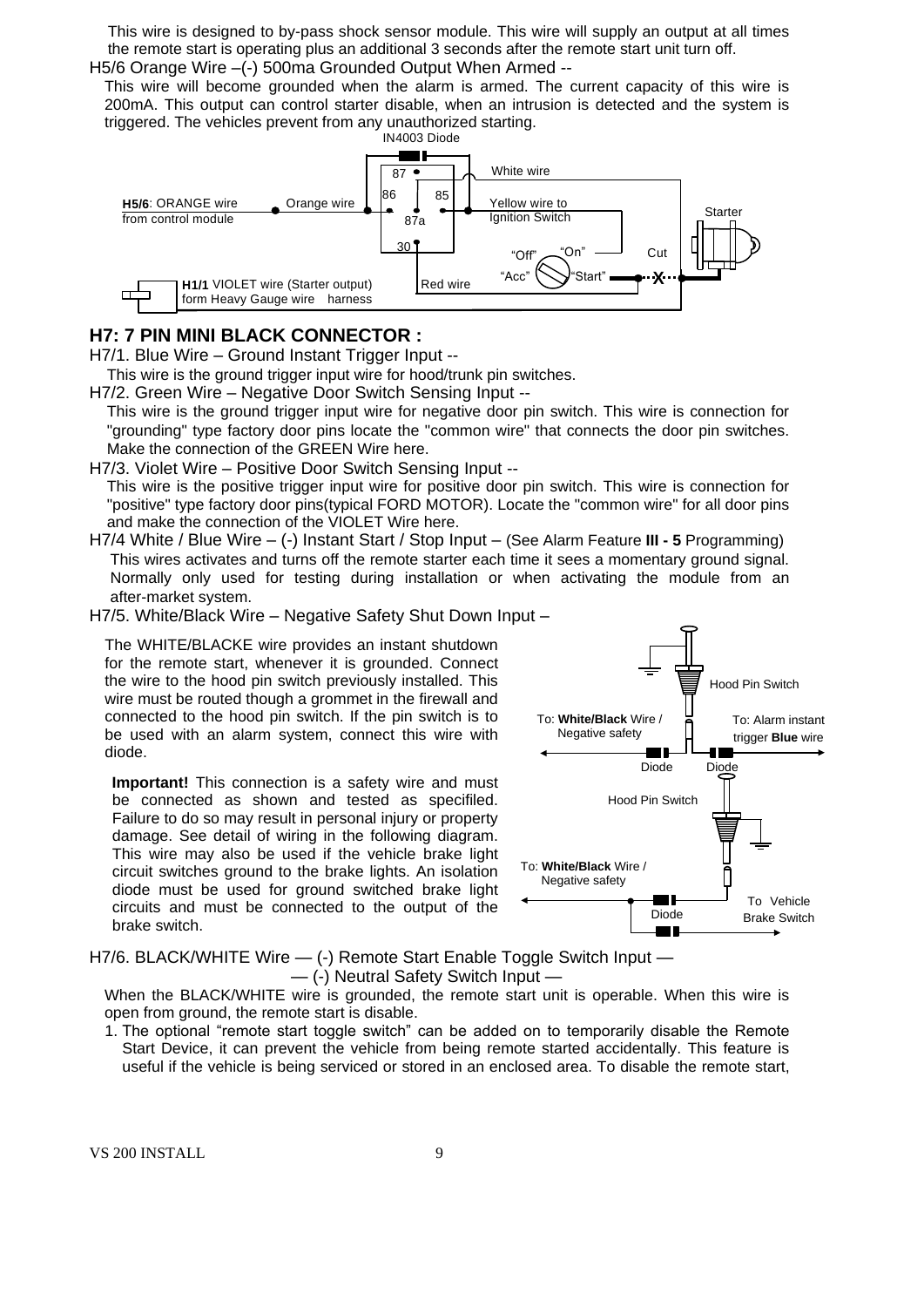move the optional remote start enable toggle switch to the OFF position. To enable the remote start, move the optional remote start enable toggle switch to the ON position.

- 2. If needed, This wire can connect to the PARK/NEUTRAL switch in the vehicle. (See the TESTING YOUR INSTALLATION GUIDE)
- **IMPORTANT NOTE: Directly connect the BLACK/WHITE wire to the "GROUND" when this wire is not used.**
- H7/7. White/Violet Wire Positive Safety Shut Down Input

This wire provides an instant shutdown for the remote start, whenever it gets +12volts. If the brake lights switch in the vehicle switches +12 volts to the brake light circuit, connect this wire to the output side of the brake switch. This will allow the remote start to shut down if an attempt is made to operate the vehicle without the key while running under the control of the remote start. In most vehicles, in order to shift gear, the brake pedal must be depressed. The brake input will in turn cause the remote start unit to shut off. See below diagram.



H7/8. White /Red Wire – Tach. Signal connection —

Note: You should connect this wire if you program the Start Feature **II – 2** to "Engine checking TACH." Otherwise, do not connect this wire and tape the end.

**Note:** No connection of this wire is required, if you use the voltage or timer checking type mode.

This input provides the remote start system with information about the engine's revolutions per minute (RPM). It can be connected to the negative side of the coil in vehicle with conventional coils. In multi-coil and high-energy ignition system, locating a proper signal may be more difficult. Once connected,

To test for a tachometer wire, a multi-meter capable of test AC voltage must be used. The tachometer wire will show between 1V and 6V AC at idle, and will increase as engine RPM increases. In multi-coil ignition system, the system can learn individual coil wire. Individual coil wires in a multi-coil ignition system will register lower amounts of AC voltage. In addition, if necessary, the system can use a fuel-injector control wire for engine speed sensing. Common locations for a tachometer wire are the ignition coil itself, the back of the gauges, engine computers, and automatic transmission computers.

**IMPORTANT:** Do not test tachometer wires with test light or logic probe as this may cause damage.

How to find a tachometer wire with your multi-meter

- 1. Set the ACV or AC voltage (12V or 20V is fine.)
- 2. Attach the (-) probe of the meter to chassis ground.
- 3. Start and run the vehicle.

4. Probe the wire you suspect of being the tachometer wire with the red probe of the meter.

5. If this is the correct wire, the meter will read between 1V and 6V.

#### **Important Note: You must program the "Tach Signal" before trying to remote start. H8. 4 PIN ORANGE CONNECTOR FOR 2 STAGE SHOCK SENSOR**

| 4. Green Wire / Zone 1    |
|---------------------------|
|                           |
| 3. Blue Wire / Zone 4     |
| 2. Black Wire / Negativ   |
|                           |
| 1. Red Wire $/ +12$ Volts |
|                           |

#### **H9. BLACK 4-PIN CONNECTOR. – TWO-WAY TRANSCEIVER/ANTENNA MODULE**

The Two-way transceiver/antenna mounts on the location above the belt line (dashboard) of the vehicle for best reception. We suggest you mount it on the lower left or upper left-hand side of windshield.

**2. Black** Wire / Negative

**4. Green** Wire / **Zone 1** Warn Away Input **3. Blue** Wire / **Zone 4** Ground Trigger

**Warning!** Do not mount in such a manner that it obstructs the driver's view.

- Remove the protective tape backing.
- Carefully align the two-way transceiver/antenna and apply to windshield.
- Route the black connector wire behind the trim and connect to the two-way transceiver/antenna.
- Connect the other end to the control module.
- Special considerations must be made for windshield glass as some newer vehicles utilize a metallic shielded glass that will inhibit or restrict RF reception. In these vehicles, route the two ways transceiver antenna module away from metallic shielded window glass as far as possible.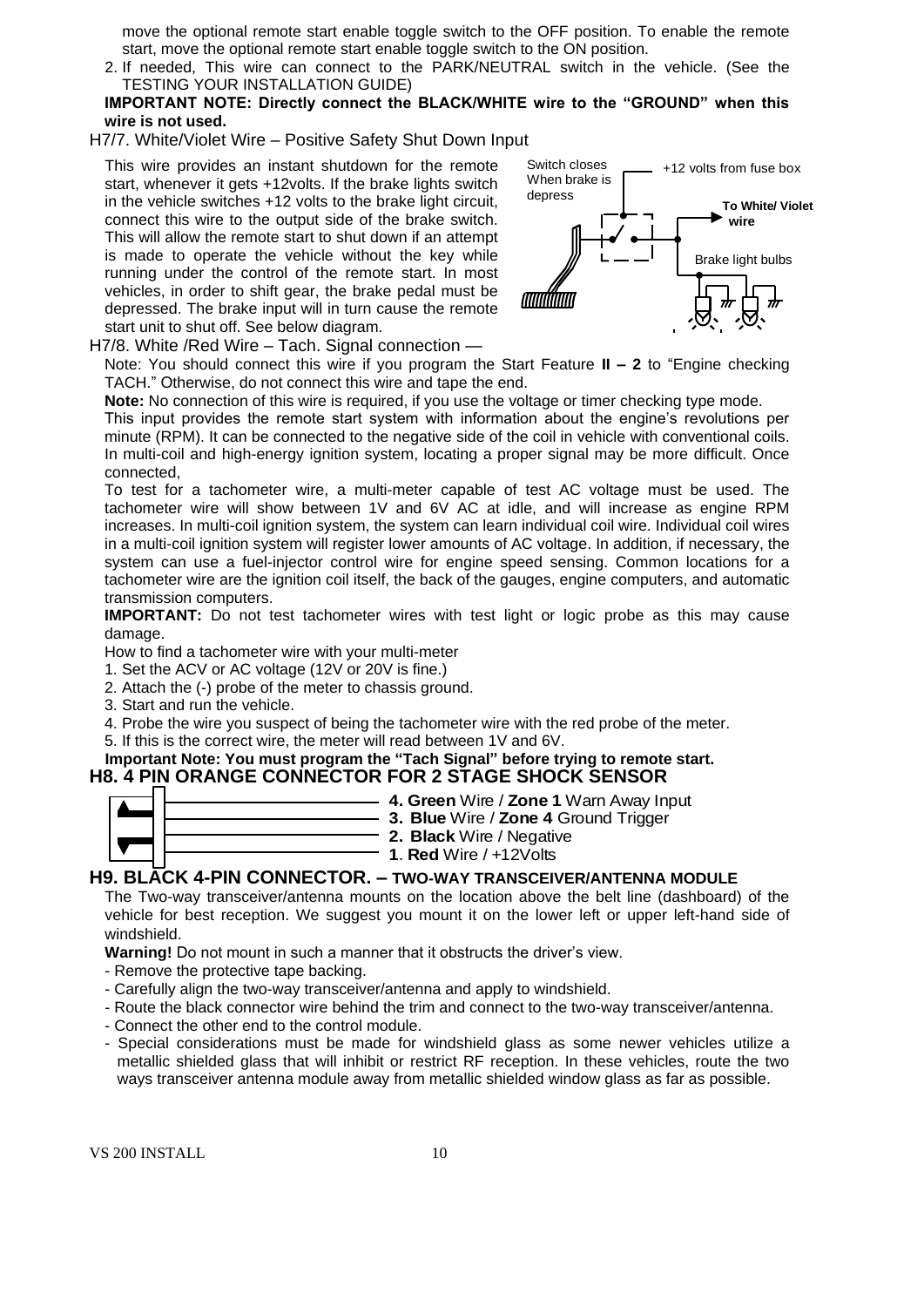# **H6. 3 PIN DOOR LOCK CONNECTOR:**



#### **NEGATIVE TRIGGER DOOR LOCK SYSTE**



## **INSTALL NEW DOOR LOCK MOTOR**



#### **POSITIVE TRIGGER DOOR LOCK SYSTEM**



#### **VACUUM OPERATED CENTROL LOCKING**



# **5-WIRE ALTERNATING DOOR LOCK**

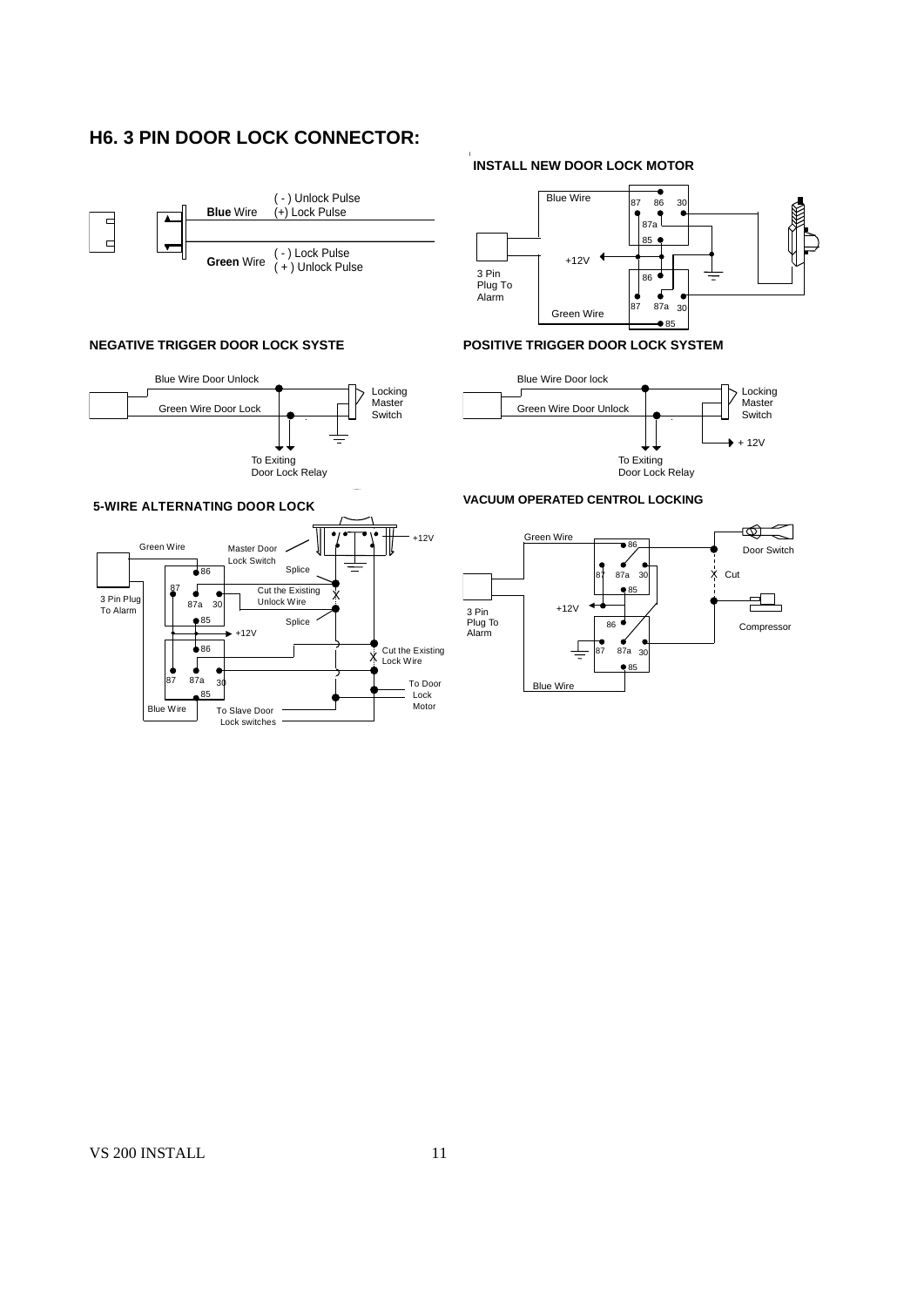#### **2 STEP DOOR UNLOCK WIRE CONNECTION FOR 5 WIRE ALTERNATING DOOR LOCKS**



## **2 STEP DOOR UNLOCK WIRE CONNECTION FOR GROUND SWITCHED DOOR LOCKS**



# **VACUUM OPERATED DOOR LOCKING SYSTEM:**

TYPICAL OF MERCEDES BENZ AND AUDI. Locate the wire under the driver's kick panel. Use the voltmeter connecting to ground, verify that you have the correct wire with the doors unlocked, the voltmeter will receive "12 volts". Lock the doors and the voltmeter will read "0 volt". Move the alligator clip to +12V and the voltmeter will receive "12 volts". Cut this wire and make connections. Be sure to program door lock timer to 3.5 seconds.(See Alarm Feature **II – 1** Programming).

#### **2 STEP DOOR UNLOCK WIRE CONNECTION FOR POSITIVE SWITCHED DOOR LOCKS**



#### **PROGRAMMING** A. PROGRAMMING THE REMOTE TRANSMITTER:

**Note:** This mode will only retain the last 4 remote transmitters programmed. If the transmitter memory is exceeded, the security system will start deleting transmitters from memory in chronological order.

- 1. Turn the Ignition 'switch 'OFF/ON' 3 TIMES and stay in ON position. Within 15 seconds.
- 2. Push the Valet switch **3** times and holding in on **3rd** push until a long chirp is hearing then release the valet switch. You are now in the Transmitter programming mode.
- 3. Press and hold any button of the transmitter until the siren responds with a confirming chirp, indicating the signal has been stored into memory.
- 4. If you have additional transmitters (up to 4) that need to be programmed, repeat step 3 for each transmitter.
- **Exit:** Turn Ignition to 'OFF' position, or leave it for 15 seconds. A 3 long chirps & 3 parking light flashes to confirm exit.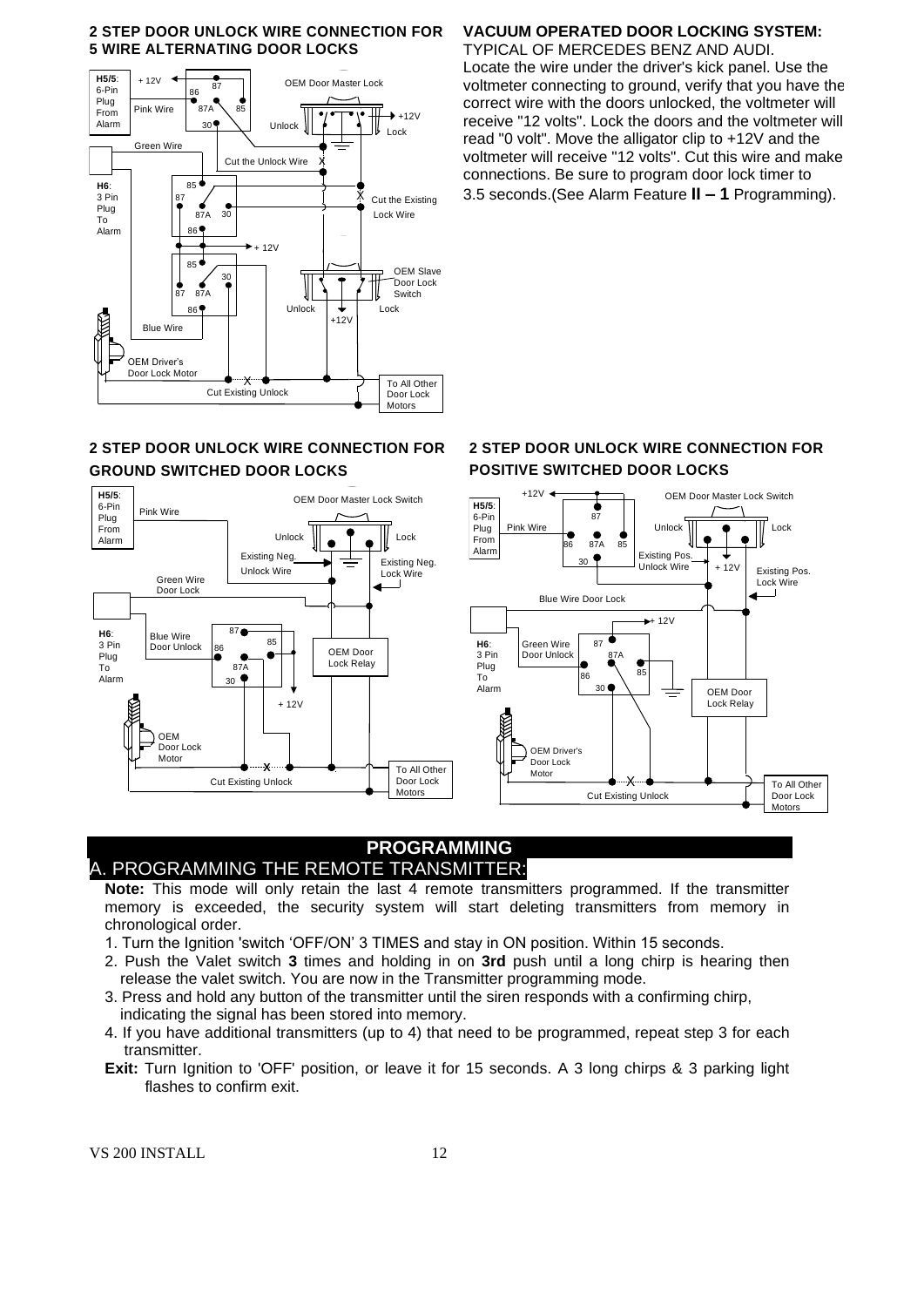# B. ALARM FEATURES PROGRAMMING:

# **ALARM FEATURE "I" PRORAMMING:**

- 1. Turn the Ignition 'switch 'ON/OFF' 3 TIMES and stay in OFF position.
- 2. Push the Valet switch 2 times and holding in on 2<sup>nd</sup> push until one chirp with a long chirp is hearing then release the valet switch. You are now in the Alarm feature **'I'** programming mode.
- 3. Press and release the transmitter button 'A' corresponding to the feature 'A' you want to change.
	- a. The siren chirps and LED pause will indicate newly setting.
	- b.The system would advance to [2] LED flash, [2] chirp. (The factory default settings is always [1] LED flash, [1] chirp.)
- 4 Depress the transmitter button 'A' again to change the feature again. Simple keep re-depressing the transmitter button 'A' again until the module advances to your desired setting.

| 5. Depress the transmitter button 'B' corresponding to the feature 'B' you wants to program. |                       |                      |                     |                |
|----------------------------------------------------------------------------------------------|-----------------------|----------------------|---------------------|----------------|
| Press                                                                                        | One Chirp /           | Two Chirps /         | Three Chirps /      | Four Chirps /  |
| Transmitter                                                                                  | LED one pulse         | LED two pulse        | LED three pulse     | LED four pulse |
| <b>Factory Default Setting</b><br><b>Button</b>                                              |                       |                      |                     |                |
| $1 \bullet$                                                                                  | All chirps on         | Siren chirp on only  | Horn chirp on only  | All chirps off |
|                                                                                              |                       | Passive arming       | Passive arming with |                |
| $2^{\circ}$                                                                                  | Active arming         | without passive door | passive door        |                |
|                                                                                              |                       | locking              | locking.            |                |
| 35                                                                                           | Automatic Rearm on    | Automatic Rearm off  |                     |                |
| $4$ *                                                                                        | Instantly Door Ajar   | 45 seconds delay     |                     |                |
|                                                                                              | Warning               | Door Ajar Warning.   |                     |                |
| $5 - 3 + *$                                                                                  | Without Car-jack mode |                      | Passive Car-jack    |                |
|                                                                                              |                       | Active Car-jack mode | mode                |                |

**Exit:** Turn Ignition to 'ON' position, or leave it for 15 seconds. A 3 long chirps & 3 parking light flashes to confirm exit.

#### **3 / 45 seconds Delay Door Ajar Warning:**

This feature controls the error chirp that is generated if the system is armed with the door trigger active. This useful in a vehicle that has a long dome light delays after the door has been closed. If the system is armed before the dome light has turned off, the security system will generate the door trigger error chirp. Use this feature to disable the door open error chirp.

#### **ALARM FEATURE "II" PRORAMMING:**

- 1 . Turn the Ignition 'switch 'ON/OFF' 3 TIMES and stay in OFF position.
- 2 . Push the Valet switch **4** times and holding in on the **4 th** push until **two** chirps with a long chirp is hearing then release the valet switch. You are now in the Alarm feature **'II'** programming mode.
- 3 . Press and release the transmitter button 'A' corresponding to the feature 'A' you want to program.

| ັ<br>Press      | One Chirp / LED                                | Two Chirps / LED                                              | Three Chirps / LED                                                                                  | Four Chirps / LED                                      |
|-----------------|------------------------------------------------|---------------------------------------------------------------|-----------------------------------------------------------------------------------------------------|--------------------------------------------------------|
| Transmitter     | one pulse                                      | two pulse                                                     | three pulse                                                                                         | four pulse                                             |
| <b>Button</b>   | <b>Factory Default</b>                         |                                                               |                                                                                                     |                                                        |
|                 | <b>Setting</b>                                 |                                                               |                                                                                                     |                                                        |
| $1 \bigoplus$   | 0.8-second Door                                | 3.5-second Door                                               | Double pulse unlock                                                                                 | Door lock with                                         |
|                 | lock pulses.                                   | lock pulse.                                                   |                                                                                                     | "Comfort Feature"                                      |
| $2\overline{a}$ | Ignition controlled<br>door locks &<br>unlocks | Ignition controlled<br>door locks only                        | Ignition controlled<br>door unlocks only                                                            | Without ignition<br>controlled door locks<br>& unlocks |
| $3 \approx$     | Door lock before<br>start                      | Door lock after<br>shut-down                                  | Door lock before<br>start and Door lock<br>after shut-down                                          | Without this feature                                   |
| $4$ *           | Pathway illumination<br>feature "off"          | Parking light "on" for<br>30- second upon an<br>unlock signal | Parking light "on" for<br>30- second upon an<br>unlock signal &<br>10-second upon a<br>lock signal. |                                                        |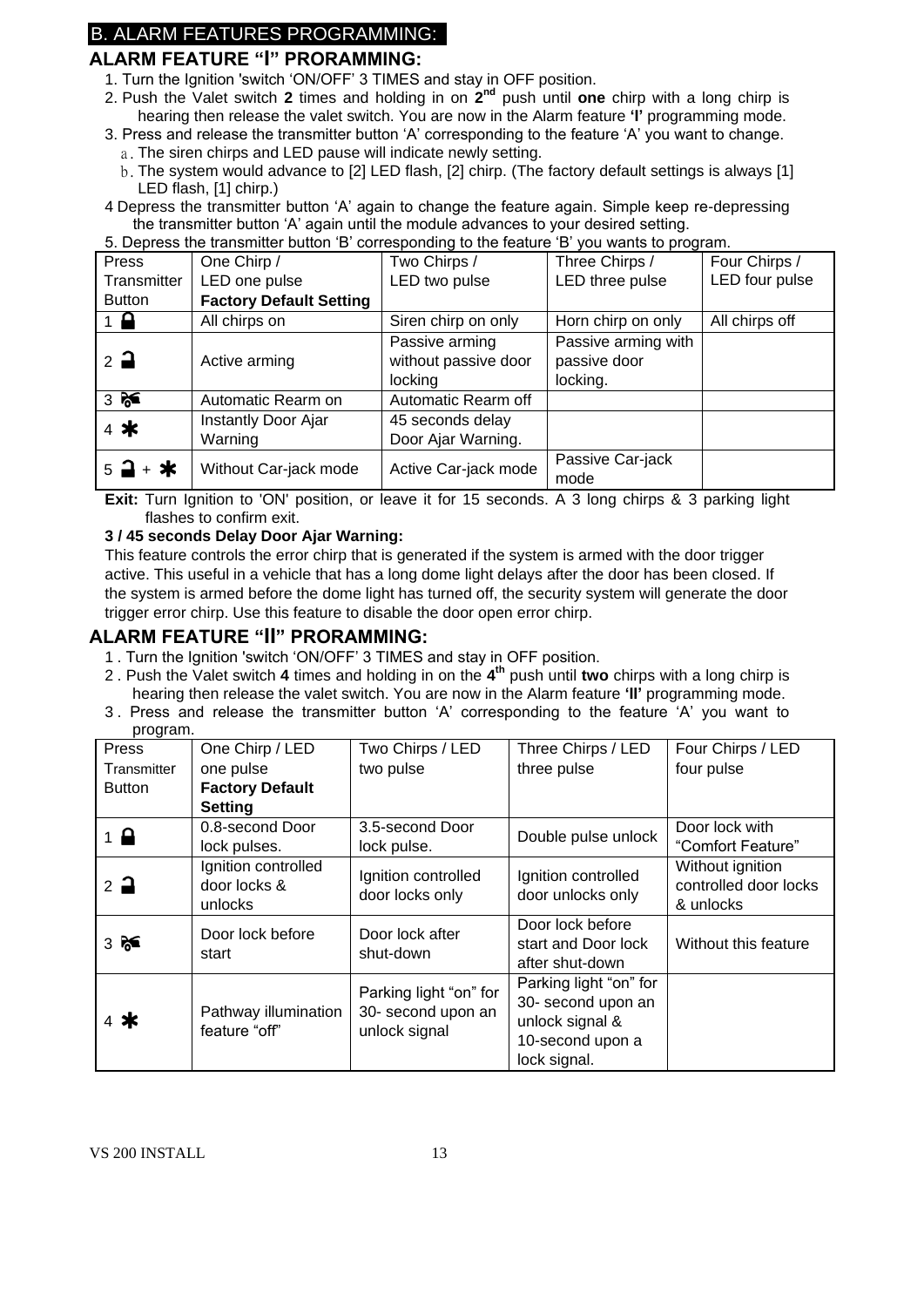| $5 - + *$                   | Disable the out of<br>range check.    | Enable the out of<br>range check   |  |
|-----------------------------|---------------------------------------|------------------------------------|--|
| $6$ $\rightarrow$ $\bullet$ | Override Without<br>Password Pin Code | Override With<br>Password Pin Code |  |

**Exit:** Turn Ignition to 'ON' position, or leave it for 15 seconds. A 3 long chirps & 3 parking light flashes to confirm exit.

#### **Comfort Feature:**

Some Vehicles have a special "COMFORT feature". When you lock the door with the key, you just have to keep on turning the key on the door about 5 or 7 seconds and the window will close directly.

If your vehicle with "COMFORT feature" and you wish the door being locked and the window being closed automatically at the same time by remote control, You can set the alarm feature **II-1** "with comfort feature".

# **Password Pin Code Setup:**

#### **Enter:**

- 1. Turn the Ignition 'switch 'ON/OFF' 3 times and stay in OFF position.
- 2. Push the Valet switch **4** times and holding in on the **4 th** push until **two** chirps with a long chirp is hearing then release the valet switch. You are now in the Alarm feature **'II'** programming mode.
- 3. Press and release the transmitter  $\blacksquare$  and  $\blacktriangleright$  button at the same time twice, [2] LED flash, [2] siren/horn chirp to indicate your are in features "Password Pin Code Programming mode".
- 4. Within 5 seconds, begin to enter your chosen first 9ths digit by pressing and releasing the valet switch from 1 – 9 times.
- 5. Within 15 seconds of the last entered 9ths digit, turn the Ignition switch to "ON" position.
- 6. Within 15 seconds, enter your chosen second 9ths digit by pressing and releasing the valet switch from  $1 - 9$  times.
- 7. Finish by turning the ignition switch to "OFF" position.

If the new password code was accepted, the unit would report back the newly entered code, by flashing the LED, first indicating the first digit code has been memorized, pause and then the second digit code. The unit will report the new code three times with a one-second's pause between each code.

**Note:** If 15 seconds of inactivity expire, or if the ignition switch is turned "ON" for more then 5 seconds during of above steps, the unit will revert back to the last successfully stored code. [3] long chirps to confirm exit. Will revert to the last successfully stored code.

#### **Delete Password Pin Code / Override Without Password Pin Code (Factory default setting):**

- 1. Turn the Ignition 'switch 'ON/OFF' 3 times and stay in OFF position.
- 2. Push the Valet switch **4** times and holding in on the **4 th** push until **two** chirps with a long chirp is hearing then release the valet switch. You are now in the Alarm feature **'II'** programming mode.
- 3. Within 15 seconds, press and hold the transmitter  $\blacksquare$  and  $\clubsuit$  button at the same time for 3 seconds. A one long chirps to confirm Deleted the Password Pin Code.

#### **Example: To program the Password Code 92, you would;**

- 1. Turn the Ignition 'switch 'ON/OFF' 3 times and stay in OFF position.
- 2. Push the valet switch **4** times and holding in on the **4 th** push until **two** chirps with a long chirp is hearing then release the valet switch. You are now in the Alarm feature **'II'** programming mode.
- 3. Press and release the transmitter  $\blacksquare$  and  $\clubsuit$  button at the same time twice, [2] LED flash, [2] siren/horn chirp to indicate your are in features "Password pin code programming mode".
- 4. Within 5 seconds, press and release the valet switch 9 times.
- 5. Within 15 seconds of the last entered 9ths digit, turn the Ignition Switch to "ON" position.
- 6. Within 15 seconds press and release the valet switch two times.
- 7. Turn the Ignition Switch to "OFF' position.

You will note the LED flashing nine times, pause and then flash two times, pause. This pattern will be repeated three times indicating the new code (92) has been accepted and stored in memory.

**Exit:** Press any button of the transmitter to exit the password pin set up mode.

#### **ALARM FEATURE "III" PRORAMMING:**

- 1. Turn the Ignition 'switch 'ON/OFF' 3 TIMES and stay in OFF position.
- 2. Push the Valet switch **6** times and holding in on the **6 th** push until **three** chirps with a long chirp is hearing then release the valet switch. You are now in the Alarm feature 'III' programming mode.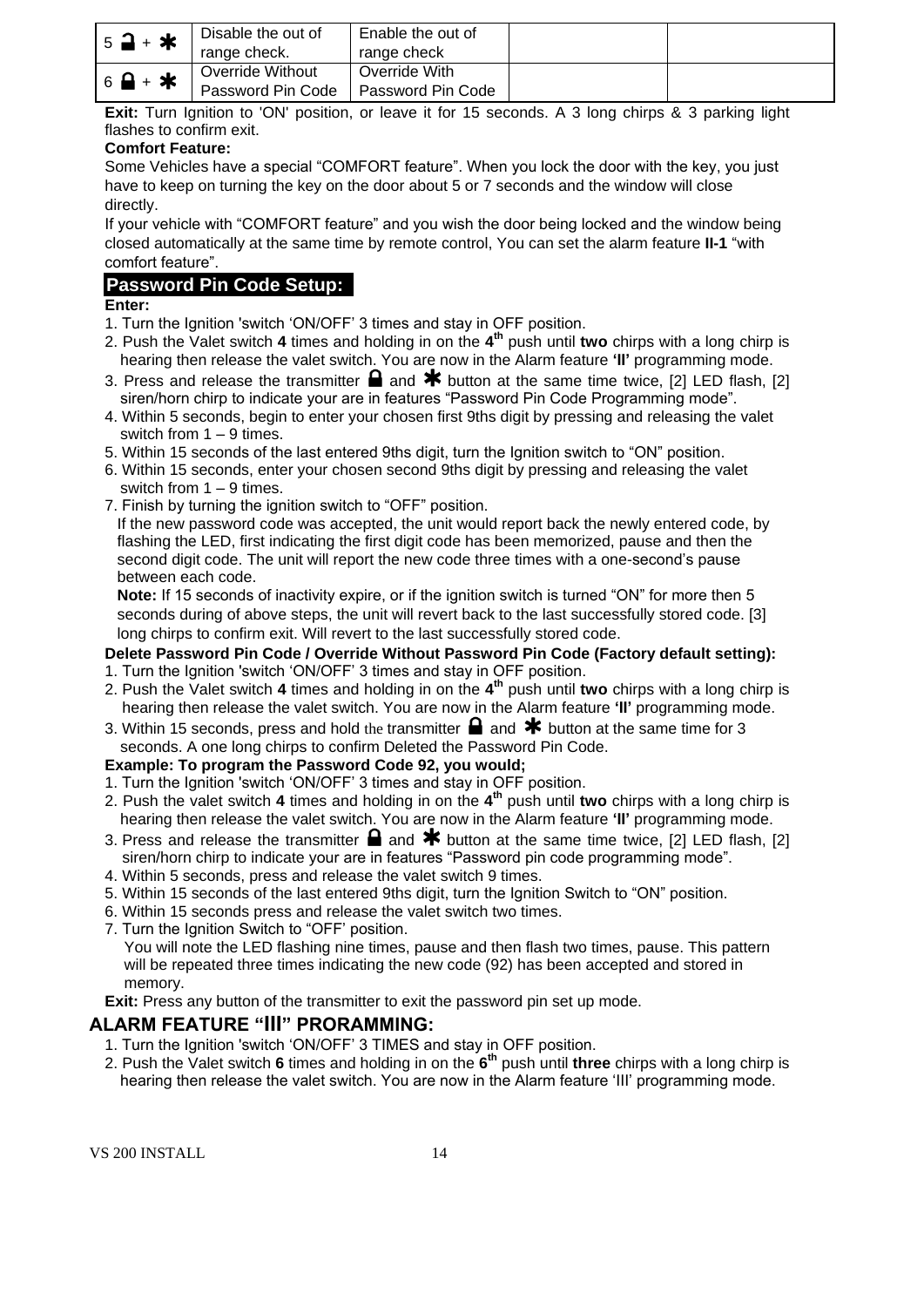| program.              |                        |                         |                            |                      |
|-----------------------|------------------------|-------------------------|----------------------------|----------------------|
| Press                 | One Chirp /            | Two Chirps /            | Three Chirps /             | Four Chirps /        |
| Transmitter           | LED one pulse          | LED two pulse           | LED three pulse            | LED four pulse       |
| <b>Button</b>         | <b>Factory Default</b> |                         |                            |                      |
|                       | <b>Setting</b>         |                         |                            |                      |
|                       | $H2/4$ Brown Wire =    | $H2/4$ Brown Wire =     |                            | $H2/4$ Brown Wire =  |
| $1 \nightharpoonup$   | <b>Constant Siren</b>  | 5-second pulse Siren    |                            |                      |
|                       | output                 | output                  |                            | Horn Output          |
|                       | $H5/1$ White Wire =    | $H5/1$ White Wire =     | $H5/1$ White Wire =        | $H5/1$ White Wire =  |
| $2\rightarrow$        |                        |                         | <b>Factory Security</b>    | <b>Ground Output</b> |
|                       | Dome light Output      | Horn Output             | <b>Rearm Signal Output</b> | During Start (Crank) |
|                       | $H5/5$ Pink Wire $=$   | $H5/5$ Pink Wire =      | $H5/5$ Pink Wire =         |                      |
| $3 \approx$           | 2-Step Door            | <b>Factory Security</b> | <b>Start Status (Shock</b> |                      |
|                       | <b>Unlock Output</b>   | Disarm Signal Output    | Sensor By-Pass             |                      |
|                       |                        |                         | Control) Output            |                      |
|                       |                        |                         | H5/3 Black / Green         | H5/3 Black / Green   |
|                       | H5/3 Black / Green     | H5/3 Black / Green      | Wire Channel 4             | Wire Channel 4       |
|                       | Wire Channel 4         | Wire Channel 4          | Output $=$                 | $Output =$           |
| Ж                     | Output $=$             | $Output =$              | Latched output and         | Timer programming    |
|                       | Momentary output       | Latched output          | reset with ignition        | (set to any interval |
|                       |                        |                         | "on"                       | between 1 second     |
|                       |                        |                         |                            | and 2 minutes.)      |
|                       | H7/4 White / Blue      | H7/4 White / Blue       | H7/4 White / Blue          |                      |
| + *<br>$5\rightarrow$ | $Wire =$               | $Wire =$                | $Wire =$                   |                      |
|                       | 1 pulse activate       | 2 pulse activate        | 3 pulse activate           |                      |

3. Press and release the transmitter button 'A' corresponding to the feature 'A' you want to program.

**Exit:** Turn Ignition to 'ON' position, or leave it for 15 seconds. A 3 long chirps & 3 parking light flashes to confirm exit.

**Ground Output During Start (Crank) =** This wire will provide a 200mA ground output while the starter output of the remote start unit is active. This output can be used to activate the Crank Low/Bulb Test wire found in some GM vehicles. This wire is also referred to as the ECM wake up wire in some vehicles.

#### **Channel 4 Timer Control Output Programming.**

- 1. Turn the Ignition 'switch 'ON/OFF' 3 TIMES and stay in OFF position.
- 2. Push the Valet switch **6** times and holding in on the **6 th** push until **three** chirps with a long chirp is hearing then release the valet switch. You are now in the Alarm feature **'III'** programming mode.
- 3. Press and release the transmitter  $*$  button 4 times, [4] LED flashes, [4] siren/horn chirps to indicate your are in features "Channel 4 Timer Programming mode".
- 4. Press and hold the valet switch, the timer will immediately start.
- 5. When the desired interval has passed, release the valet switch. One long chirp for confirmation.
- (Set to any interval between 1 second and 2 minutes)

#### **Note 1:**

If your built-in timer controls window/sunroof closure in your car DO NOT change the timer setting! This requires installer-only programming. Changing the value will adversely effect operation and may cause damage.

#### **Note 2:**

**Momentary output** = The momentary output selection will output a negative signal from the Channel 4 (5/6) output immediately when the channel 4 (5/6) button is pressed and will continue until the button is release.

**Latched output** = The latched output selection will output a negative signal as soon as the Channel 4 (5/6) button is pressed and will continue until the button is pressed again.

**Latched output / reset with ignition** = The latched / reset with ignition output selection operates just like the latched output but will reset or stop when the ignition is turned on.

# **REMOTE START FEATURE PROGRAM MODE**

# **START FEATURE "I" PRORAMMING:**

1. Turn the Ignition 'switch 'ON/OFF' 3 TIMES and stay in OFF position.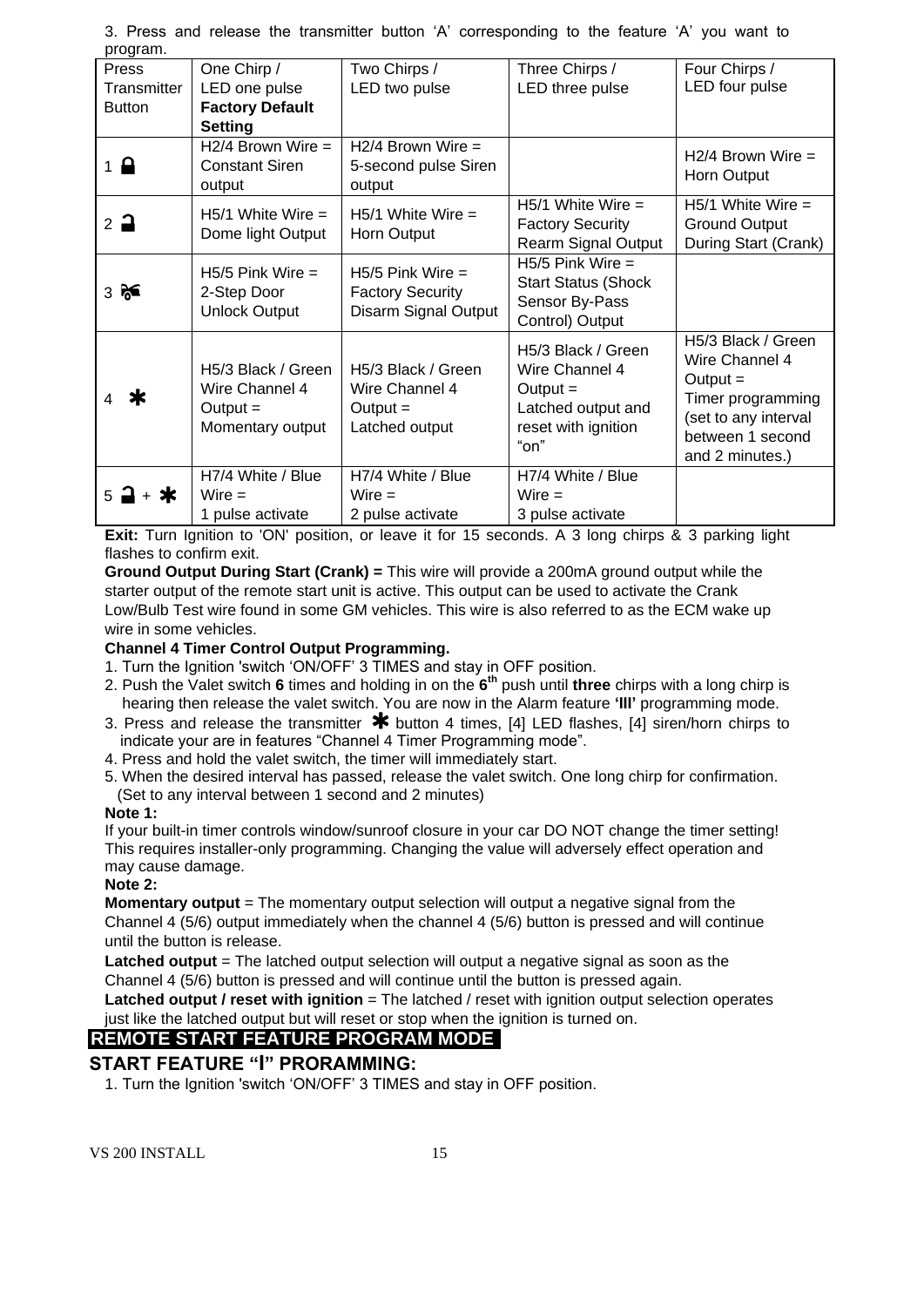- 2. Push the Valet switch **8** times and holding in on the **8 th** push until **four** chirps with a long chirp is hearing then release the valet switch. You are now in the Start feature **'I'** programming mode.
- 3. Press and release the transmitter button 'A' corresponding to the feature 'A' you want to

| program.      |                                                                |                                                                  |                                                                                       |                                |
|---------------|----------------------------------------------------------------|------------------------------------------------------------------|---------------------------------------------------------------------------------------|--------------------------------|
| Press         | One Chirp /                                                    | Two Chirps /                                                     | Three Chirps /                                                                        | Four Chirps /                  |
| Transmitter   | LED one pulse                                                  | LED two pulse                                                    | LED three pulse                                                                       | LED four pulse                 |
| <b>Button</b> | <b>Factory Default</b>                                         |                                                                  |                                                                                       |                                |
|               | <b>Setting</b>                                                 |                                                                  |                                                                                       |                                |
|               |                                                                | Diesel Engine and                                                | Diesel Engine and                                                                     | Diesel Engine and              |
| $1 \bigoplus$ | Gasoline Engine                                                | 10 seconds warn-up                                               | 15 seconds warn-up                                                                    | 20 seconds warn-up             |
|               |                                                                | timer                                                            | timer                                                                                 | timer                          |
| $2^{\circ}$   | 10 minutes run time                                            | 20 minutes run time                                              | 30 minutes run time                                                                   | 5 minutes run time             |
|               | Factory alarm                                                  |                                                                  |                                                                                       |                                |
| $3 \approx$   | disarm with channel                                            | Without this feature                                             |                                                                                       |                                |
|               | 3 on                                                           |                                                                  |                                                                                       |                                |
| 4 $*$         | Constant parking                                               | Flashing parking                                                 |                                                                                       |                                |
|               | light output                                                   | light output                                                     |                                                                                       |                                |
|               | Press $\mathbf{\ast}$ - $\mathbf{\ast}$                        | Press $\mathbf{\Theta}$ + $\mathbf{\ast}$                        | Press $\ast$ button =                                                                 |                                |
| $5 + 8$       | button = Activate                                              | button = Activate                                                | <b>Activate Remote</b>                                                                |                                |
|               | Remote Start.                                                  | Remote Start.                                                    | Start.                                                                                |                                |
|               |                                                                | The Vehicle has                                                  | The Vehicle has                                                                       |                                |
|               |                                                                | aftermarket Turbo                                                | aftermarket Turbo                                                                     | <b>Built-in Turbo Timer</b>    |
|               |                                                                | timer installed:                                                 | timer installed:                                                                      | Control is Active:             |
|               |                                                                | The system Can be                                                | The system Can be                                                                     | Press $\rightarrow$ and $\ast$ |
|               |                                                                | Arm with the engine                                              | Arm with the engine                                                                   | buttons at the same            |
|               |                                                                | running and the                                                  | running and the                                                                       | time to control                |
|               | The Vehicle without<br>Turbo (The system<br>Cannot be Arm with | shock sensor will be                                             | shock sensor will be                                                                  | Engine running one             |
|               |                                                                | bypass as long as                                                | bypass for three                                                                      | minute.                        |
|               |                                                                | the engine running.                                              | minutes                                                                               |                                |
|               | the engine running)                                            |                                                                  | <b>Five chirps</b> = Built-in Turbo Timer Control is Active / Press $\blacksquare$    |                                |
|               |                                                                | and $*$ buttons at the same time to control Engine running three |                                                                                       |                                |
|               |                                                                | minutes.                                                         |                                                                                       |                                |
|               |                                                                |                                                                  | <b>Six chirps</b> = Built-in Turbo Timer Control is Active / Press $\blacksquare$ and |                                |
|               |                                                                |                                                                  | <b>*</b> buttons at the same time to control Engine running five                      |                                |
|               |                                                                | minutes.                                                         |                                                                                       |                                |
| + ≭<br>$7 -$  | 3 Hour Time start                                              | 2 Hour Time Start                                                |                                                                                       |                                |

**Exit:** Turn Ignition to 'ON' position, or leave it for 15 seconds. A 3 long chirps & 3 parking light flashes to confirm exit.

#### **SAFE START (Child safety mode)**

Factory defaults setting to press the  $*$  button twice to start the vehicle.

Programming this feature to eliminate an accidental remote start, when kids enter this transmitter, it requires the user presses the transmitter  $\blacksquare$  and  $\blacktriangleright$  buttons at the same time to start the vehicle.

# **START FEATURE "II" PRORAMMING:**

- 1. Turn the Ignition 'switch 'ON/OFF' 3 TIMES and stay in OFF position.
- 2. Push the Valet switch **10** times and holding in on the **10th** push until **five** chirps with a long chirp is hearing then release the valet switch. You are now in the Start feature **'II'** programming mode.
- 3. Press and release the transmitter button 'A' corresponding to the feature 'A' you want to program.

| Press<br>Transmitter<br><b>Button</b> | One Chirp /<br>LED one pulse<br><b>Factory Default</b><br><b>Setting</b>                  | Two Chirps /<br>LED two pulse     | Three Chirps /<br>LED three pulse    | Four Chirps /<br>LED four pulse |
|---------------------------------------|-------------------------------------------------------------------------------------------|-----------------------------------|--------------------------------------|---------------------------------|
| $1 \blacksquare$                      | Exit the programming mode. (3 long chirp & 3 parking light flashes to confirm this exit.) |                                   |                                      |                                 |
| $2 \frac{6}{9} + \frac{1}{9}$         | Engine Checking<br>TACH.                                                                  | <b>Engine Checking</b><br>Voltage | <b>Engine Checking</b><br><b>OFF</b> |                                 |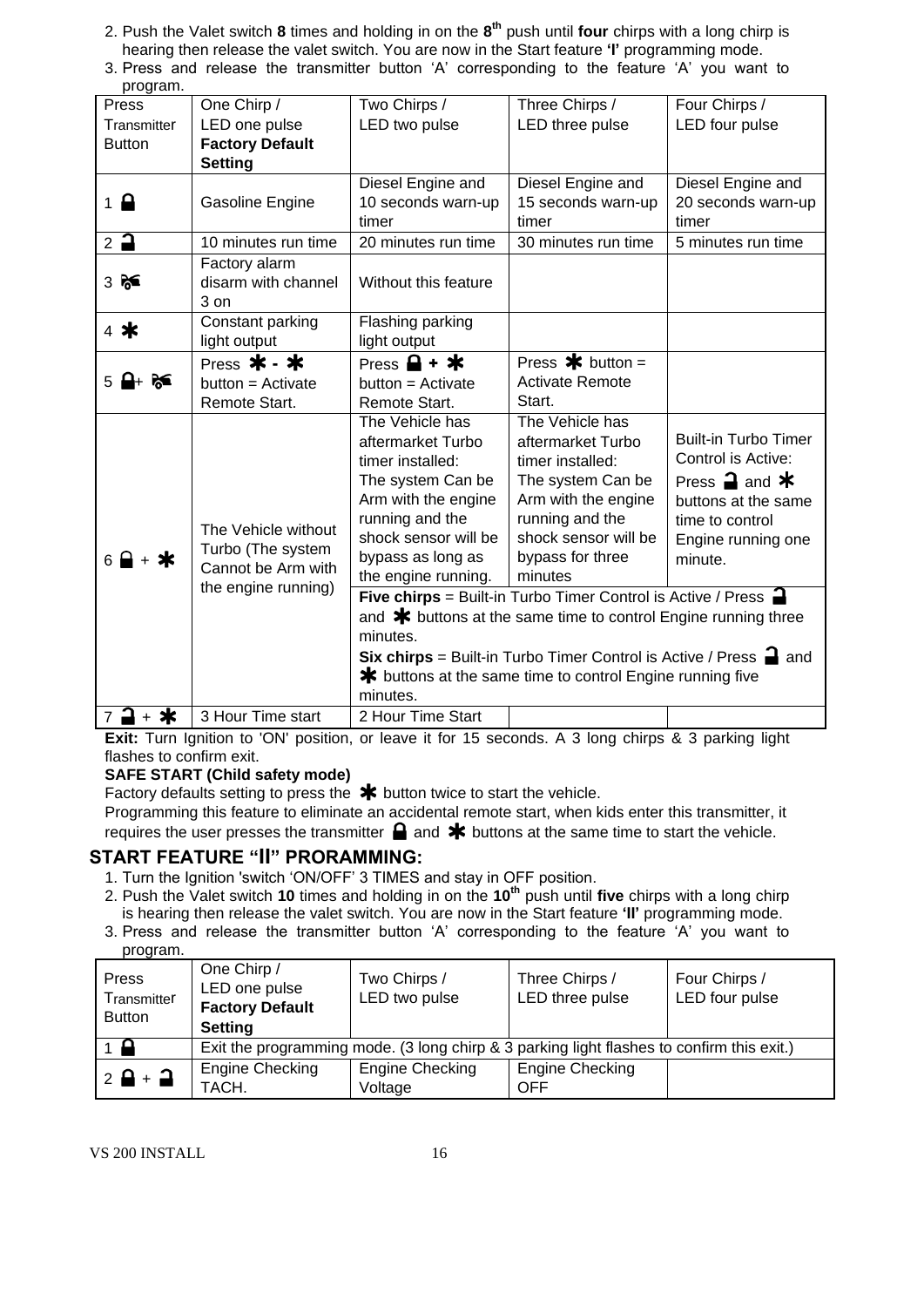|                               | RPM learning                                     |                          |                                                                      |  |
|-------------------------------|--------------------------------------------------|--------------------------|----------------------------------------------------------------------|--|
|                               |                                                  |                          | 0.8-second (2 chirps), 1.0-second (3 chirps), 1.2-second (4 chirps), |  |
| $\overline{3}$ $\overline{4}$ | <b>Start Timer:</b>                              |                          | 1.4-second (5 chirps), 1.6-second (6 chirps), 1.8-second (7 chirps), |  |
|                               | $0.6$ -second                                    |                          | 2.0-second (8 chirps), 3.0-second (9 chirps), 4.0-second (10         |  |
|                               |                                                  | chirps),                 |                                                                      |  |
| $4$ $\approx$                 | Low check level                                  | Hi check level           |                                                                      |  |
| 5 米 - 米                       | Start / Stop the system for TESTING & ADJUSTMENT |                          |                                                                      |  |
| $6 - 4$                       | <b>Without Shock</b>                             | <b>With Shock Sensor</b> |                                                                      |  |
|                               | sensor Test Mode                                 | <b>Test Mode</b>         |                                                                      |  |

**Exit:** Press the **a** button on the transmitter. A 3 long chirps & 3 parking light flashes to confirm exit.

# **ENGINE CHECKING TACH. / RPM LEARNING**

**Important Note:** You must program the "Tach Signal" before trying to remote start.

- 1. Turn the Ignition switch 'ON/OFF' **3** TIMES and stay in **OFF** position.
- 2. Push the Valet switch **10** times and holding in on the **10th** push until **five** chirps with a long chirp is hearing then release the valet switch.
- 3. Press and release the transmitter  $\blacksquare$  and  $\blacksquare$  buttons at the same time once to set the "Engine Checking TACH." [1] LED flash, [1] chirp to confirm this setting.
- 4. Press and release the transmitter **a** button once, [1] LED flash, [1] chirp to indicate the system in features "RPM Learning mode".
- 5. Start the vehicle with the key. (While the engine is running, the parking light & LED will flash, If do not, please check tachometer White/Red wire connection. **(H7/8)**
- 6. Press and hold the valet switch for 2 seconds until a long chirp and the LED light constant for two seconds. The RPM signal is learned.
- 7. Turns off the ignition switch to stop engine running.

Once you complete step 7, you can adjust and test "Check Level" as below:

# **CHECK LEVEL PROGRAMMING: (TEST and ADJUST)**

- 1. Press the  $\overline{\mathbf{*}}$  button twice on the transmitter to start the vehicle.
- 2. If everything goes well:
	- a. Press the  $\clubsuit$  button twice on the transmitter to stop engine running. You have been completed this programming successfully.
	- b. Press  $\blacksquare$  button on the transmitter to exit the program mode. There will be 3 long chirps & 3 parking light flashes for confirmation.
- 3. If the crank time is too short, (The engine did not successfully run before the starter quit cranking):
	- a. Press the  $*$  button on the transmitter to turn ignition lights "OFF".

Press  $\delta$  button on the transmitter to set proper "Check Level" to Hi position. [2] LED flashes, [2] chirps to confirm this setting

- b. Repeat the step  $1 4$ .
- 4. If the crank time is too long, (Engine is successfully running, while the starter is still cranking):
- a. Press the  $*$  button on the transmitter to stop engine running.

Press  $\mathcal{F}$  button on the transmitter to set proper " Check Level " to Low position. [1] LED flash, [1] chirp to confirm this setting

b. Repeat the step1 – 4.

# **ENGINE CHECKING VOLTAGE**

- **Important Note:** The "Check Level" for most vehicles would be set in "Hi Check Level**",** while in "Engine Check Voltage mode", the "Check Level" must be set at "HI" position first.
- 1. Turn the Ignition 'switch 'ON/OFF' 3 TIMES and stay in OFF position.
- 2. Push the Valet switch **10** times and holding in on the **10th** push until five chirps with a long chirp is hearing then release the valet switch.
- 3. Press the transmitter  $\Box$  and  $\Box$  buttons at the same time to set the "Engine Checking Voltage". [2] LED flashes, [2] chirps to confirm this setting.
- 4. Press button on the transmitter to set "**Check Level**" to **"HI"** position. [2] LED flashes, [2] chirps to confirm this setting.

Once you complete step 4, you can adjust and test "Start Timer" as below: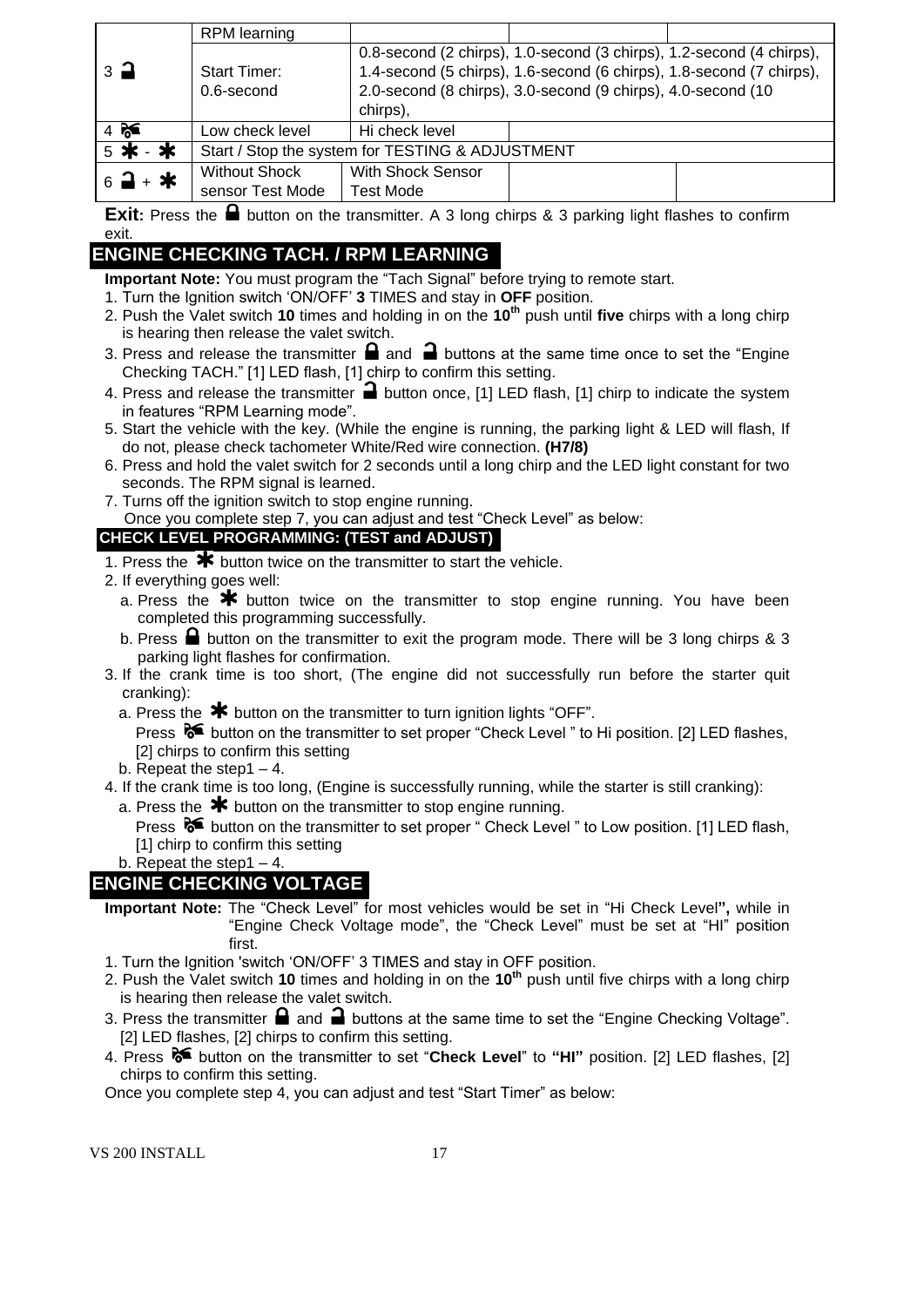#### **START TIMER PROGRAMMING: (TEST and ADJUST)**

- 1. Press the  $\bigstar$  button twice on the transmitter to start the vehicle.
- 2. If everything go well, Wait for 20 seconds:
- a. If the engine still running.
	- I. Press the  $*$  button twice on the transmitter to stop engine running. You have been completed this programming successfully.
	- II. Press  $\blacksquare$  button on the transmitter to exit the program mode. There will be 3 long chirps & 3 parking light flashes for confirmation.
- b. If the engine shut down after the vehicle has been started.
	- I. Press the  $*$  button twice on the transmitter to turn ignition lights "OFF".
	- II. Press <sup>8€</sup> button on the transmitter to set "**Check Level**" to LOW position. [1] LED flash, [1] chirp to confirm this setting
	- III. Repeat the step1 $-2$ .
- 3. If the crank time is too long, (Engine is successfully running, while the starter is still cranking):
	- a. Press the  $*$  button twice on the transmitter to stop engine running.
	- b. Press  $\Box$  button on the transmitter to set proper "Start Timer". The chirp & LED pause will confirm this enter. (Decrease "Start Timer" is necessary.)
	- c. Repeat the step1 4.
- 4. If the crank time is too short, (The engine did not successfully run before the starter quit cranking):
	- a. Press the  $\mathbf{\divideontimes}$  button twice on the transmitter to turn ignition lights "OFF".
	- b. Press  $\blacksquare$  button on the transmitter to set proper "Start Timer". The chirp & LED pause will confirm this enter. (Increase "Start Timer " is necessary.)
	- c. Repeat the step1 4.

# **ENGINE CHECKING OFF**

- 1. Turn the Ignition 'switch 'ON/OFF' 3 TIMES and stay in OFF position.
- 2. Push the Valet switch **10** times and holding in on the **10th** push until **five** chirps with a long chirp is hearing then release the valet switch.
- 3. Press the transmitter  $\blacksquare$  and  $\blacksquare$  buttons at the same time to set the "Engine Checking Off". [3] LED flash, [3] chirp to confirm this setting
- Once you complete step 3, you can adjust and test "Start Timer" as below:

## **START TIMER PROGRAMMING: (TEST and ADJUST)**

- 1. Press the  $\overline{\mathbf{*}}$  button twice on the transmitter to start the vehicle.
- 2. If everything goes well:
	- a. Press the  $*$  button twice on the transmitter to stop engine running. You have been completed this programming successfully.
	- b. Press  $\blacksquare$  button on the transmitter to exit the program mode. There will be 3 long chirps & 3 parking light flashes for confirmation.
- 3. If the crank time is too long, (Engine is successfully running, while the starter is still cranking):
	- a. Press the  $\bigstar$  button twice on the transmitter to stop engine running.
	- b. Press the  $\blacksquare$  button on the transmitter to set proper "Start Timer". The chirp & LED pause will confirm this enter. (Decrease "Start Timer" is necessary.)
	- c. Repeat the step  $1 4$ .
- 4. If the crank time is too short, (The engine did not successfully run before the starter quit cranking):
	- a. Press the  $\bigstar$  button twice on the transmitter to turn ignition lights "OFF"
	- b. Press  $\triangleq$  button on the transmitter to set proper "Start Timer". The chirp & LED pause will confirm this enter. (Increase "Start Timer " is necessary.)
	- c. Repeat the step1 $-4$ .

# **TEST AND ADJUST THE SHOCK SENSOR:**

The control module has built-in a two stage shock sensor. You can use "Test Mode" to test and adjust the shock sensor sensitivity.

- 1. Turn the Ignition 'switch 'ON/OFF' 3 TIMES and stay in OFF position.
- 2. Push the Valet switch **10** times and holding in on the **10th** push until five chirps with a long chirp is hearing then release the valet switch.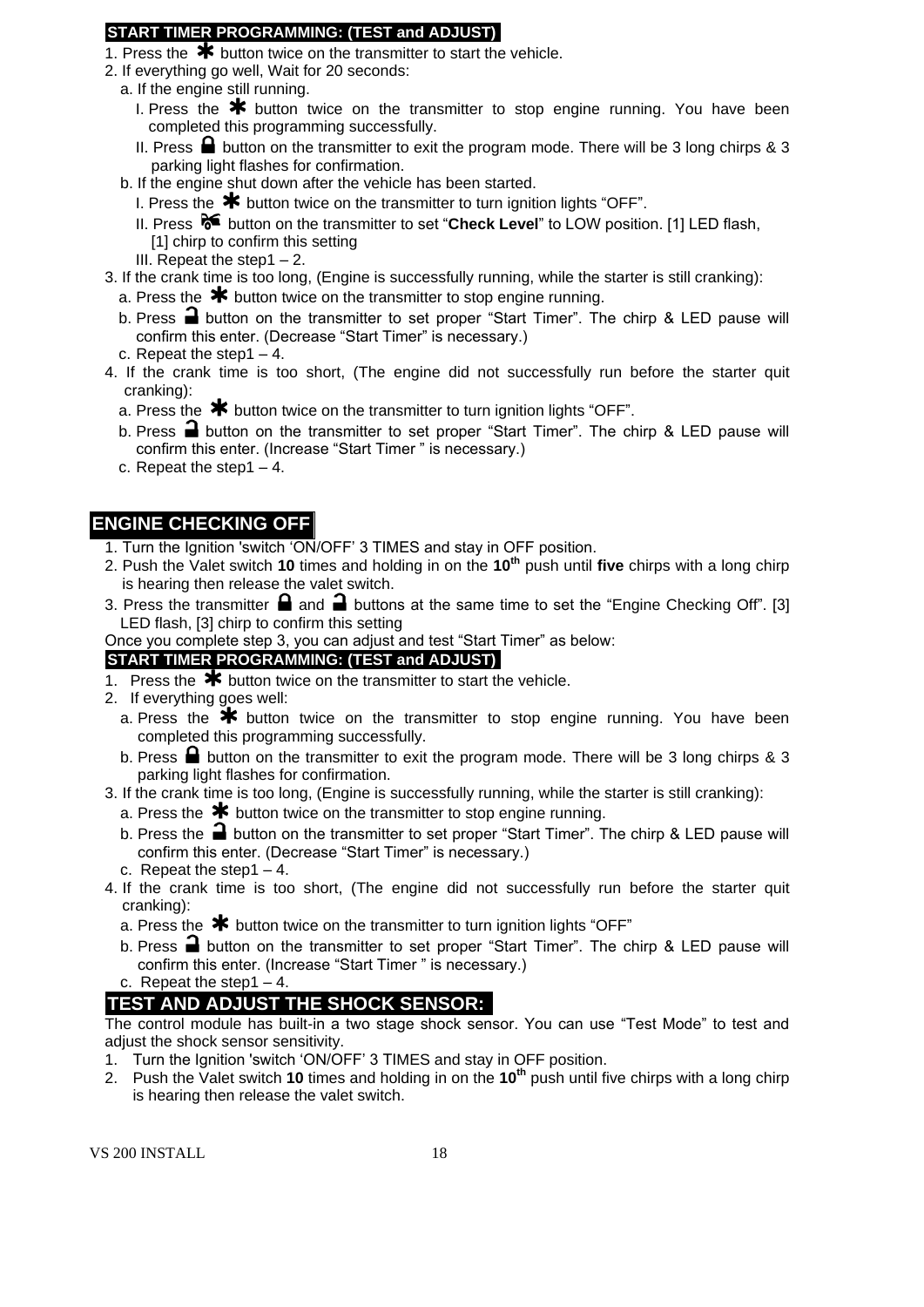- 3. Press the **a** button and  $\mathbf{\textbf{*}}$  button at the same time on the transmitter to enter the Shock Sensor Test mode, there will be a chirp confirmation for you to test shock sensor.
- 4. A light impact to the vehicle will activate the warn-away (first stage shock sensor/ **Zone 1**), system will emit a short chirp.
- 5. A more forceful impact will activate the full alarm (second stage shock sensor / **Zone 4**), system will emit a long chirp.
- 6. Continue to test the shock sensor until reach the proper sensitivity.
- **NOTE:** Using a small screwdriver gently turns the adjustment screw
- 1. Turn the sensitivity adjustment screw to the " **–** " (anti-clockwise) direction for decreasing the sensitivity.
- 2. Turn the sensitivity adjustment screw to the " **+** " (clockwise) direction for increasing the sensitivity.

**Exit:** Press the **b**utton on the transmitter. 3 long chirps & 3 parking light flashes to confirm exit. **RETURN TO FACTORY DEFAULT SETTING:**

- 1. Turn the ignition ON then OFF 3 TIMES and stay in OFF position.
- 2. Push the Valet switch **12** times and holding in on the **12th** push until **six** chirps with a long chirp is hearing then release the valet switch. You are now in the "Return To Factory Default Setting" programming mode.

#### **ALARM FEATURE ALL RETURNS TO FACTORY DEFAULT SETTING:**

1. Press and hold the  $\blacksquare$  and  $\blacklozenge \blacklozenge$  buttons on the transmitter together for 5 seconds, there will be a confirmation six chirp with 3 long chirp to confirm the system "Alarm Feature I & II & III Programming all returns to factory default setting.

#### **START FEATURE ALL RETURNS TO FACTORY DEFAULT SETTING:**

1. Press the  $\delta$  first, within 3 seconds press and hold the **a** and  $\delta$  buttons on the transmitter together for 5 seconds, there will be a confirmation six chirp with 3 long chirp to confirm the system "Start Feature I & II Programming all returns to factory default setting.

### **SHUTDOWN DIAGNOSTICS**

The unit has the ability to report the cause of the last shutdown of the remote start system.

- 1. Turn the Ignition 'switch to 'ON position.
- 2. Press the  $\delta$  button on the transmitter.
- 3. The LED will now report the last system shutdown by flashing for 3 cycles in the following grouped patterns:

| <b>LED</b><br><b>Flashes</b> | Shutdown Mode                                                        |                                                                                                                                                                                    |  |  |
|------------------------------|----------------------------------------------------------------------|------------------------------------------------------------------------------------------------------------------------------------------------------------------------------------|--|--|
|                              | (-) Safety Shutdown input (Hood)or                                   | 1. Close the hood.<br>2. Check H7/5 White/ Black wire connection.                                                                                                                  |  |  |
| 2                            | (+) Safety Shutdown input (Brake)<br>or Hand Brake (if installed) or | 1. Set the Hand Brake (if installed)<br>2. Check H7/7 White/ Violet wire connection.                                                                                               |  |  |
|                              | Neutral Safety Switch input fail                                     | 3. Move the Enable Toggle Switch to "ON"<br>position. (If installed.)<br>4. Move the gear selector to "Park"/ "NEUTRAL"<br>position.<br>5. Check H7/6 Black/White wire connection. |  |  |
|                              | No RPM (Engine Checking TACH.) or                                    | Check H7/8 White/Red wire connection                                                                                                                                               |  |  |
| 3                            | Checking<br>Voltage.<br>(Engine<br>Low<br>Voltage.                   | Program the "Check Level" from<br>"Hi Check Level" to "Low Check Level"                                                                                                            |  |  |
| 5                            | Over-rev                                                             |                                                                                                                                                                                    |  |  |
| 6                            | System timed out                                                     |                                                                                                                                                                                    |  |  |
| $\overline{7}$               | Transmitter                                                          |                                                                                                                                                                                    |  |  |
| 8                            | Tach. Signal has not been learned                                    | (Start Feature $II - 2/3$ )<br>Re-learning the RPM                                                                                                                                 |  |  |
|                              | <b>TESTING YOUR INSTALLATION:</b>                                    |                                                                                                                                                                                    |  |  |

**Caution!!** The follow procedure must be performed after the installation of the Remote Start Device. It is the responsibility of the installing technician to complete these tests. Failure to test the unit in the following manner may result in personal injury, property damage, or both.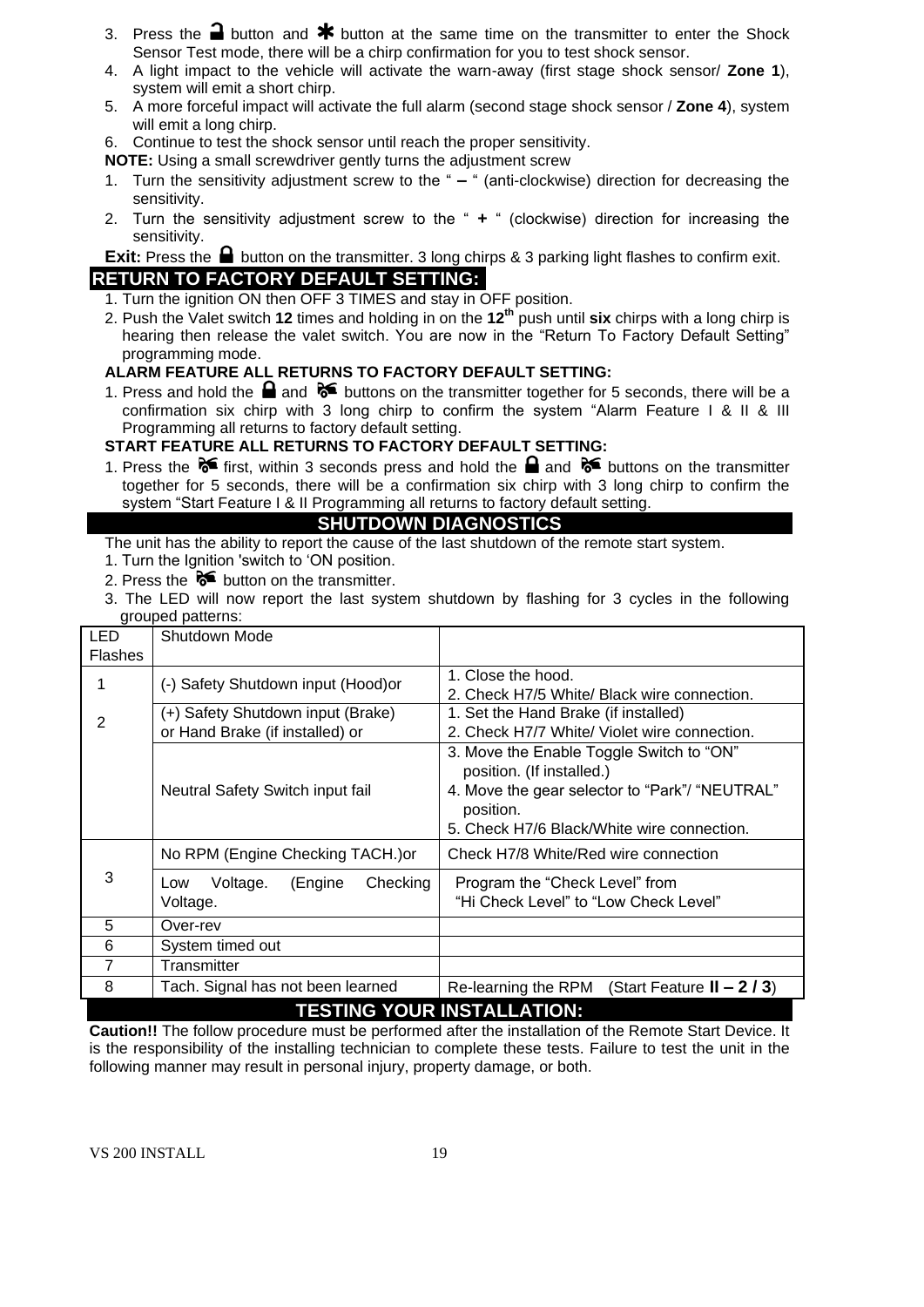- 1. Test the BRAKE shutdown circuit: With the vehicle in park (P), start the vehicle using the remote transmitter, Once the engine is running, press the brake pedal. The vehicle should shut down immediately. If the vehicle continues to run, check the brake circuit WHITE/ VIOLET wire (H7/7) connection.
- 2. Test the HOOD PIN shutdown circuit: Start the vehicle using the remote transmitter, Once the engine is running, pull the hood release and raise the hood. The vehicle should shut down immediately. If the vehicle continues to run, check the hood pin WHITE/ BLACK wire (H7/5) connection.

#### **3. NEUTRAL START SAFETY TEST:**

- 1. Set the vehicle parking brake.
- 2. Block the drive wheels to prevent vehicle movement.
- 3. Sitting in the vehicle, turn the ignition switch to "ON" or "RUN" position. But do not start the engine.
- 4. Step on the brake pedal and shift the gear selector into "DRIVE" (D).
- 5. Put your foot over the brake pedal but do not press down on it. Be ready to step on the brake to shut down the Remote Start Device.
- 6. Start the vehicle using remote transmitter.
	- a. If the starter does not engage, the test is complete.
	- b. If the starter engages, immediately step on the brake pedal to shut down the system, recheck your VIOLET wire (H1/1 starter output wire) connection. The heavy gauge VIOLET wire must be connected to the ignition switch side of the Neutral Start Switch. If the vehicle you are working on does not have an Electrical Neutral Safety Switch, it will be necessary to reconfigure the Remote Starts Wiring to accommodate this vehicle. The information concerning the Mechanical Neutral Safety Switch provided below will help you to determine if the vehicle you are working on has this type of safety switch and will provide alternate wiring methods to accommodate this situation.

#### **MECHANICAL NEUTRAL SAFETY SWITCH CONSIDERATIONS:**

Mechanical neutral safety switch configurations differ slightly in that they do not offer the same level of safety when installing a remote start device. Often when the ignition switch is turned off while the gear selector is in any position other than park or neutral, the mechanical function will not allow the key to be turned to the start position or be removed from the ignition cylinder. This configuration prevents mechanical operation while the vehicle is in gear but offers no consideration for electrical operation. Because of this potential problem, this installation requires the additional connection of a safety wire from the remote start device to the vehicle PARK/NEUTRAL ECM input or the vehicle key in sensor. This connection will prevent remote start operation if the key is left in the ignition switch regardless of the gear selector position.

#### **PARK/NEUTRAL ECM INPUT:**

The Park/Neutral ECM input is the preferred method of installation. This not only maintains the integrity of the factory circuit, it is also the easiest to install, providing the vehicle you are working on has this ECM input.

The installation required for this application (shown below), indicates in the slight reconfiguration of the control switch wiring. Shown is a typical GM Park/Neutral ECM input circuit. To connect the Remote Start unit to the GM Park/Neutral ECM input:

- 1. Locate the Orange/Black reference wire in the "C2" connector found at the ECM in GM B Body vehicles or, locate the equivalent reference wire in the vehicle you are installing the Remote Start Unit in.
- 2. Connect the BLACK/WHITE Neutral Safety Switch wire (H7/6) to this reference wire.

NOTE: If the optional remote starts enable toggle switch is installed, connect the one side the enable switch to this reference wire and connect the other side of the enable switch to the BLACK/WHITE Neutral Safety Switch wire (H7/6) of the Remote Start unit.

The reference diagram below shows a typical GM B Body ECM reference wire and how it is to be connected to the Remote Start Unit.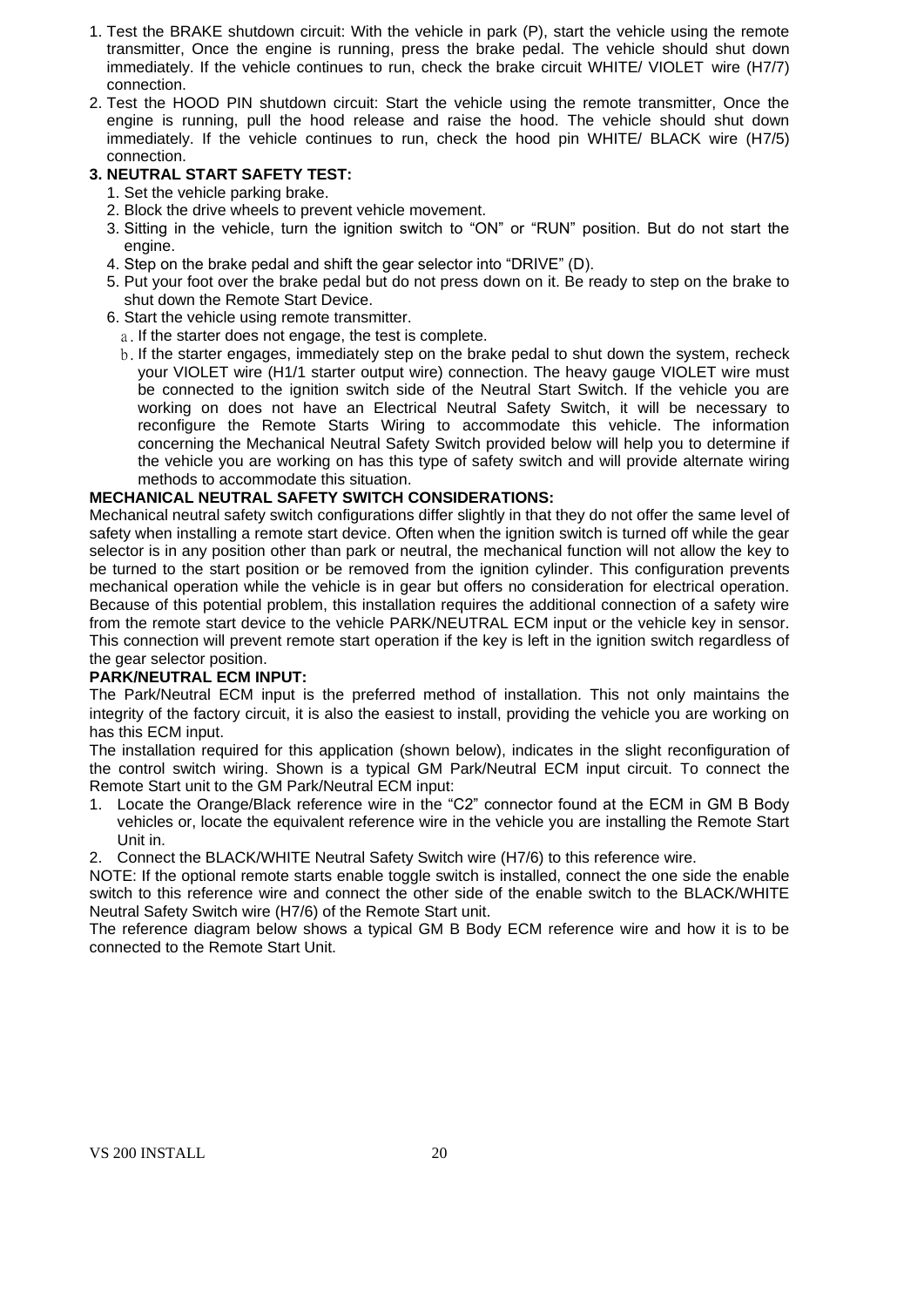

#### **KEY IN SENSOR CIRCUITS:**

If the vehicle you are working on does not have or you cannot locate the ECM reference wire, there are two alternatives available. Although not preferred, the vehicle Key In Sensor may be reconfigured to allow a margin of safety and will prevent the vehicle with a Mechanical Neutral Start Switch from starting in gear.

WE ADVISES THAT YOU MAINTAIN THE FACTORY CIRCUIT WHENEVER POSSIBLE. The following two circuits may be used only if the above circuit is not available.

**NOTE:** When completing an installation using either of the following key in sensor circuits, if the operator inserts the ignition key while the vehicle is running under the control of the Remote Start, the vehicle will shut down. This must be explained to the operator as it is in contrast to the normal operation of a vehicle utilizing an electrical neutral start switch and is inconsistent with the operators manual.

Additional information concerning Key in Sensor methods 1&2 are listed below and should be reviewed before considering either alternative.

Method 1 will allow the safety required for the remote start unit and prevent the vehicle from starting while in any gear other than Park or Neutral while the key is in the ignition cylinder however, if the key is left in the ignition switch and the door is left opened, the added relay will be energized causing a 150mA drain on the battery.

Method 2 will allow the safety required for the remote start unit and prevent the vehicle from starting while in any gear other than Park or Neutral while the key is in the ignition cylinder however, the original factory key in chime module will not alert the owner that the key has been left in the ignition switch. In addition, this may also effect other warning tones such as the light on reminder.

These situations should be carefully considered before altering the vehicle's wiring and must be fully explained to the consumer.

#### **METHOD 1**



To connect to the key in sensor as shown in method 1:

A. Locate the control wire that connects the drivers door pin switch to the key in sensor switch.

- B. Cut this wire and connect the ignition cylinder side to chassis ground.
- C. Locate the key in sensor switch wire that connects the chime module to the ignition cylinder.
- D. Cut this wire and connect the ignition cylinder side to terminal 30 of a P&B VF45F11 or equivalent relay.
- E. Connect the cathode (striped) side of a 4003 series diode to this same wire, and connect the (non striped) side to the negative safely input wire (WHITE/ BLACK) (H7/5) of the Remote Start Unit.
- F. Connect terminal 86 of the relay to a fused + 12 volt constant battery source.
- G. Connect terminal 87 of the relay to the Chime Module side of the previously cut wire in step D.
- H. Connect terminal 85 of the relay to the Drivers Door side of the pin switch wire previously cut in step B.

**Note:** A second 4003 series diode may be required to maintain the integrity of the hood open, shut down circuit. If this is the case, it must be installed as shown in the diagram above. The anode (Non Stripped) side must be connected to the WHITE/ BLACK wire (H7/5) of the Remote Start Unit. The cathode (Striped) side must be connected to the hood pin switch.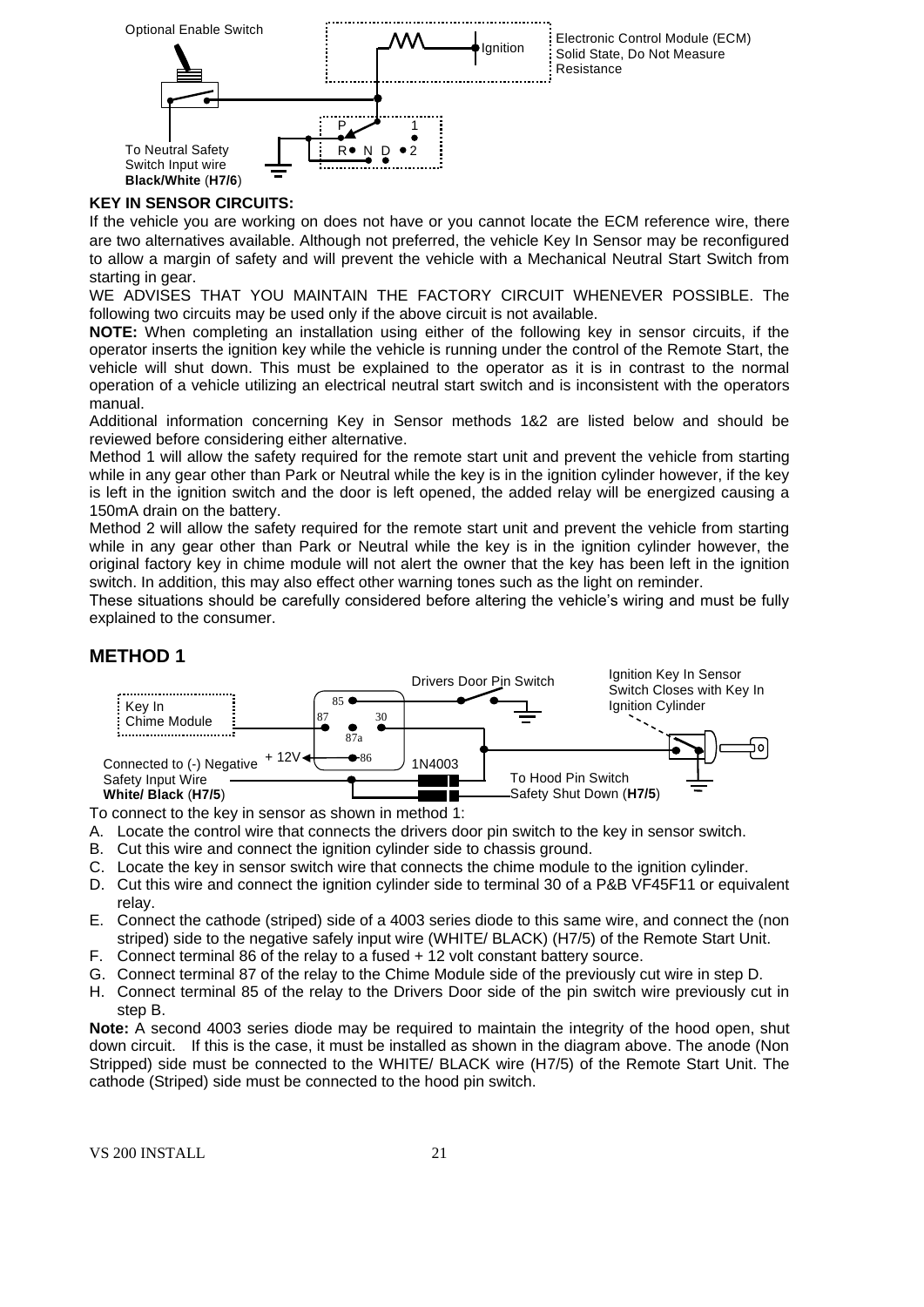# **METHOD 2**



To connect to the key in sensor circuit as shown for method 2:

- A. Locate the control wire that connects the drivers door pin switch to the key in sensor switch.
- B. Cut this wire and connect the ignition cylinder side to chassis ground.
- C. Locate the key in sensor switch wire that connects the chime module to the ignition cylinder.
- D. Cut this wire and connect the ignition cylinder side to the Remote Start Negative Safety Shut down wire WHITE/ BLACK (H7/5), using a 4003 series diode as shown above.

**Note:** A second 4003 series diode may be required to maintain the integrity of the hood open, shut down circuit. If this is the case, it must be installed as shown in the diagram above. The anode (Non Striped) side must be connected to the WHITE/ BLACK wire (H7/5) of the Remote Start Unit. The cathode (Striped) side must be connected to the hood pin switch.

AFTER THE CONNECTION OF THE NEUTRAL START SAFETY WIRE AS INDICATED IN ANY OF THE PREVIUOS ALTERNATE CONFIGURATINS, THIS CIRCUIT MUST BE TESTED FOR OPERATION.

Retest by following the steps outlined in the NEUTRAL START SAFETY TEST shown in this manual.

This device complies with part 15 of the FCC rules. Operation is subject to the following two conditions.

(1) This device may not cause harmful interference, and

(2) This device must accept any interference received, including interference that may cause undesired operation.